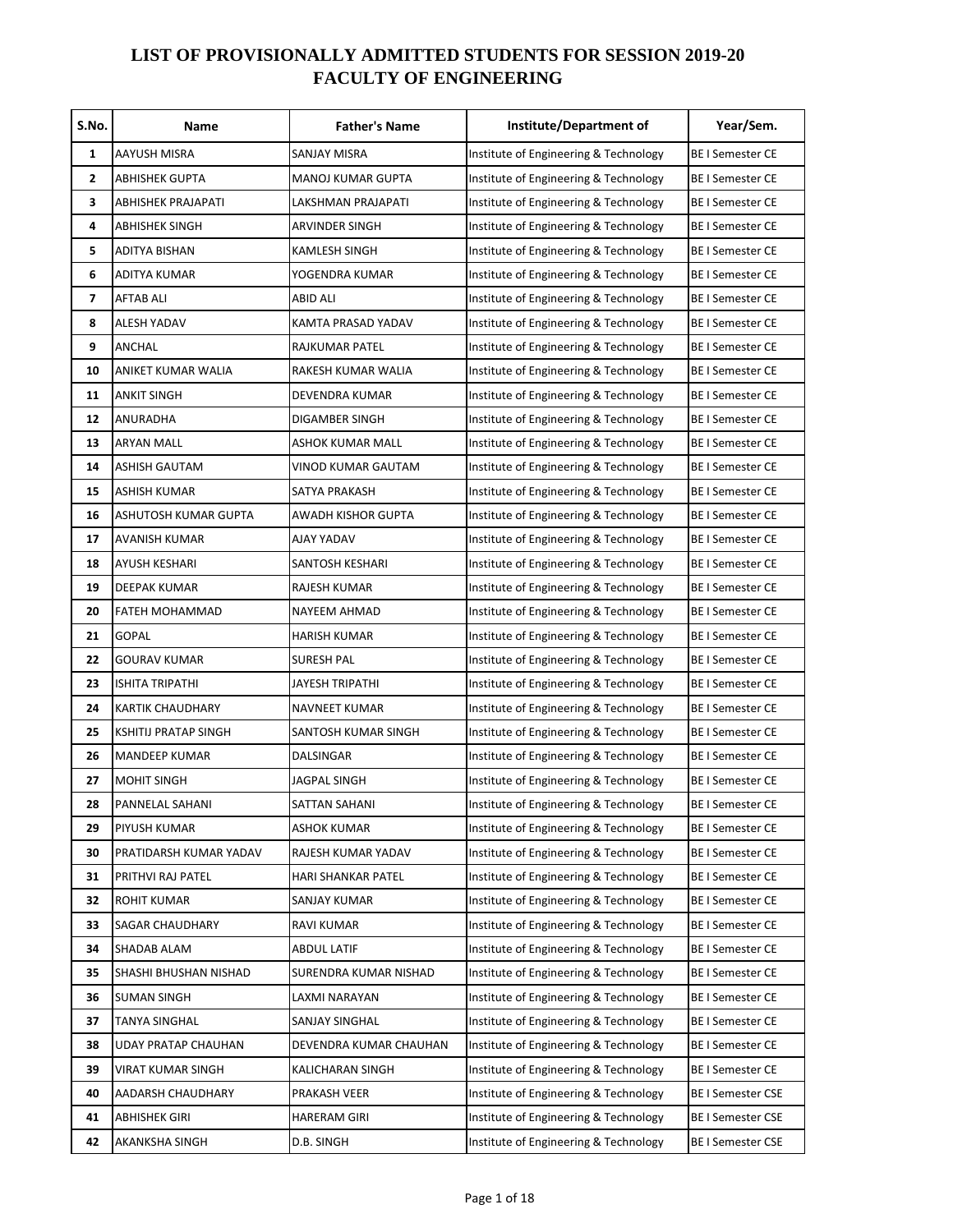| S.No. | Name                  | <b>Father's Name</b>  | Institute/Department of               | Year/Sem.                |
|-------|-----------------------|-----------------------|---------------------------------------|--------------------------|
| 43    | AKASH KUMAR           | <b>KRISHAN LAL</b>    | Institute of Engineering & Technology | <b>BE I Semester CSE</b> |
| 44    | <b>AMAN SINGH</b>     | SATISH KUMAR SINGH    | Institute of Engineering & Technology | <b>BE I Semester CSE</b> |
| 45    | <b>AMAN SINGH</b>     | YOGENDRA SINGH        | Institute of Engineering & Technology | <b>BE I Semester CSE</b> |
| 46    | <b>AMIT KUMAR</b>     | <b>HEMENDRA SINGH</b> | Institute of Engineering & Technology | <b>BE I Semester CSE</b> |
| 47    | ANITA KUMARI          | <b>BABBAN RAM</b>     | Institute of Engineering & Technology | <b>BE I Semester CSE</b> |
| 48    | ANKIT KUMAR           | LAL MOHAN LAL AKELA   | Institute of Engineering & Technology | <b>BE I Semester CSE</b> |
| 49    | <b>ANKUAR PATEL</b>   | LATE RAMESH SINGH     | Institute of Engineering & Technology | <b>BE I Semester CSE</b> |
| 50    | <b>ARJUN KUMAR</b>    | NIROTTAM LAL          | Institute of Engineering & Technology | <b>BE I Semester CSE</b> |
| 51    | ARSHIA RAJ            | AJAY RAJ              | Institute of Engineering & Technology | <b>BE I Semester CSE</b> |
| 52    | ASHUTOSH MISHRA       | ASHOK MISHRA          | Institute of Engineering & Technology | <b>BE I Semester CSE</b> |
| 53    | ASHUTOSH YADAV        | RAJENDRA PRASAD YADAV | Institute of Engineering & Technology | <b>BE I Semester CSE</b> |
| 54    | ASHWANI KUMAR         | <b>RAM NARESH</b>     | Institute of Engineering & Technology | <b>BE I Semester CSE</b> |
| 55    | AVNEESH               | <b>MADAN LAL</b>      | Institute of Engineering & Technology | <b>BE I Semester CSE</b> |
| 56    | <b>AYUSH GUPTA</b>    | <b>ANOOP GUPTA</b>    | Institute of Engineering & Technology | <b>BE I Semester CSE</b> |
| 57    | DIVYANSHU PANDEY      | <b>SUDHIR PANDEY</b>  | Institute of Engineering & Technology | <b>BE I Semester CSE</b> |
| 58    | DIVYANSHU UPADHYAY    | LAXMI KANT UPADHYAY   | Institute of Engineering & Technology | <b>BE I Semester CSE</b> |
| 59    | <b>GOURAV YADAV</b>   | RAMDAS YADAV          | Institute of Engineering & Technology | <b>BE I Semester CSE</b> |
| 60    | <b>HARSH KUMAR</b>    | PRAMOD KUMAR          | Institute of Engineering & Technology | <b>BE I Semester CSE</b> |
| 61    | <b>HARSHIT MISHRA</b> | RAM PRAKASH MISHRA    | Institute of Engineering & Technology | <b>BE I Semester CSE</b> |
| 62    | ISHITA GUPTA          | <b>MANISH GUPTA</b>   | Institute of Engineering & Technology | <b>BE I Semester CSE</b> |
| 63    | KAJAL GAUTAM          | SANTRAM GAUTAM        | Institute of Engineering & Technology | <b>BE I Semester CSE</b> |
| 64    | <b>KM GARIMA PAL</b>  | RAM NARESH PAL        | Institute of Engineering & Technology | <b>BE I Semester CSE</b> |
| 65    | <b>KM MEENAKSHI</b>   | <b>SUBHASH CHAND</b>  | Institute of Engineering & Technology | <b>BE I Semester CSE</b> |
| 66    | <b>KM MISHA BANO</b>  | <b>ALAM KHAN</b>      | Institute of Engineering & Technology | <b>BE I Semester CSE</b> |
| 67    | <b>KUNDAN PATHAK</b>  | V. N. PATHAK          | Institute of Engineering & Technology | <b>BE I Semester CSE</b> |
| 68    | <b>MAYUR VERMA</b>    | LATE ANIL VERMA       | Institute of Engineering & Technology | <b>BE I Semester CSE</b> |
| 69    | <b>NITIN KUMAR</b>    | <b>SANT LAL</b>       | Institute of Engineering & Technology | <b>BE I Semester CSE</b> |
| 70    | NITIN KUMAR NISHAD    | RAMESH KUMAR NISHAD   | Institute of Engineering & Technology | <b>BE I Semester CSE</b> |
| 71    | NITIN RATHOUR         | SUSHIL KUMAR          | Institute of Engineering & Technology | <b>BE I Semester CSE</b> |
| 72    | PALLAVI DUBEY         | <b>RAJESH DUBEY</b>   | Institute of Engineering & Technology | <b>BE I Semester CSE</b> |
| 73    | PRAJWAL CHAUDHARY     | ARVIND KUMAR          | Institute of Engineering & Technology | <b>BE I Semester CSE</b> |
| 74    | PRANAV YADAV          | UDAY KUMAR ARYA       | Institute of Engineering & Technology | <b>BE I Semester CSE</b> |
| 75    | PRANSHU YADAV         | MAHADEV YADAV         | Institute of Engineering & Technology | <b>BE I Semester CSE</b> |
| 76    | PRASHANT KUMAR        | RAM SURAT SINGH       | Institute of Engineering & Technology | <b>BE I Semester CSE</b> |
| 77    | PRIYA KUSHWAHA        | GYAN PRAKASH KUSHWAHA | Institute of Engineering & Technology | <b>BE I Semester CSE</b> |
| 78    | PRIYANSHU SINGH       | SUDHIR KUMAR SINGH    | Institute of Engineering & Technology | <b>BE I Semester CSE</b> |
| 79    | RAGHVENDRA KUMAR      | <b>VIPIN KUMAR</b>    | Institute of Engineering & Technology | <b>BE I Semester CSE</b> |
| 80    | RAVI KUMAR GUPT       | LALLAN PRASAD GUPT    | Institute of Engineering & Technology | <b>BE I Semester CSE</b> |
| 81    | RISHABH KUMAR         | RAJESH KUMAR          | Institute of Engineering & Technology | <b>BE I Semester CSE</b> |
| 82    | RISHABH KUMAR SINGH   | <b>VINOD SINGH</b>    | Institute of Engineering & Technology | <b>BE I Semester CSE</b> |
| 83    | RISHU PANDEY          | NARENDRA PANDEY       | Institute of Engineering & Technology | <b>BE I Semester CSE</b> |
| 84    | RIYA DIXIT            | MUKESH KUMAR SHARMA   | Institute of Engineering & Technology | <b>BE I Semester CSE</b> |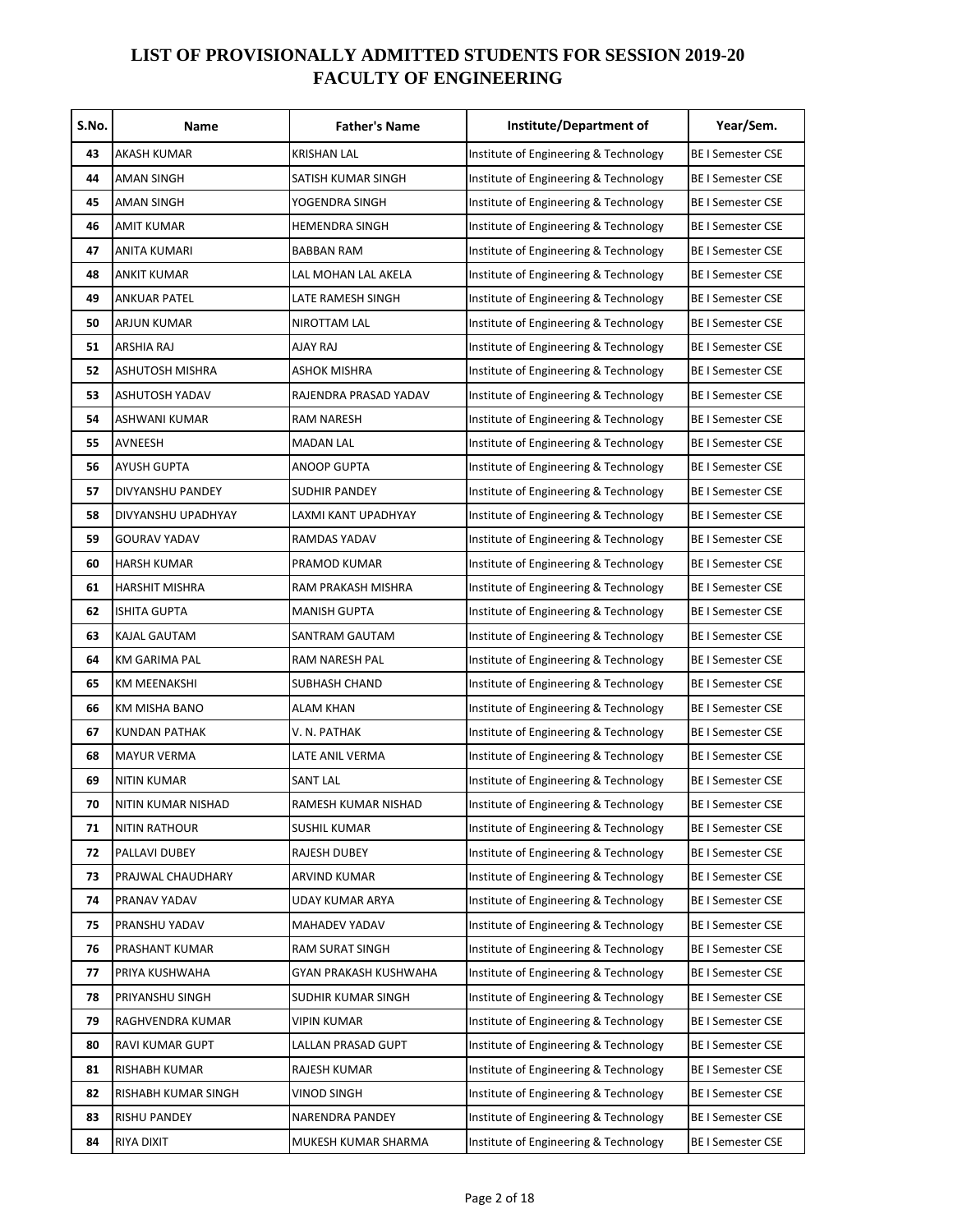| S.No. | Name                    | <b>Father's Name</b>    | Institute/Department of               | Year/Sem.                |
|-------|-------------------------|-------------------------|---------------------------------------|--------------------------|
| 85    | SACHIN SAHOO            | <b>BHOLA NATH SAHOO</b> | Institute of Engineering & Technology | <b>BE I Semester CSE</b> |
| 86    | SATYENDRA KUMAR         | RAMAYAN PRASAD          | Institute of Engineering & Technology | <b>BE I Semester CSE</b> |
| 87    | SAURABH BISWAS          | RAJIV KUMAR BISWAS      | Institute of Engineering & Technology | <b>BE I Semester CSE</b> |
| 88    | <b>SHASHVAT SHUKLA</b>  | RATNESH KUMAR SHUKLA    | Institute of Engineering & Technology | <b>BE I Semester CSE</b> |
| 89    | <b>SHIV SINGH</b>       | <b>BHARAT SINGH</b>     | Institute of Engineering & Technology | <b>BE I Semester CSE</b> |
| 90    | <b>SHUBHAM</b>          | AVADH NARAYAN DWIVEDI   | Institute of Engineering & Technology | <b>BE I Semester CSE</b> |
| 91    | <b>SHUBHAM SINGH</b>    | ASHARAM SINGH           | Institute of Engineering & Technology | <b>BE I Semester CSE</b> |
| 92    | <b>SHWETA SINGH</b>     | <b>NARSINGH YADAV</b>   | Institute of Engineering & Technology | <b>BE I Semester CSE</b> |
| 93    | <b>SUDHANSHU DIXIT</b>  | <b>RAJEEV DIXIT</b>     | Institute of Engineering & Technology | <b>BE I Semester CSE</b> |
| 94    | <b>SUPREET VERMA</b>    | SUJIT KUMAR VERMA       | Institute of Engineering & Technology | <b>BE I Semester CSE</b> |
| 95    | <b>TANVI GANGWAR</b>    | RAJENDRA SINGH          | Institute of Engineering & Technology | <b>BE I Semester CSE</b> |
| 96    | TARUN KUMAR PANDEY      | SANTOSH KUMAR PANDEY    | Institute of Engineering & Technology | <b>BE I Semester CSE</b> |
| 97    | UJALA KUMARI            | LATE RAM ASHISH RAM     | Institute of Engineering & Technology | <b>BE I Semester CSE</b> |
| 98    | UJJWAL SINGH            | <b>ANUP SINGH</b>       | Institute of Engineering & Technology | <b>BE I Semester CSE</b> |
| 99    | USMAN ALI ANSARI        | AMZAD ALI ANSARI        | Institute of Engineering & Technology | <b>BE I Semester CSE</b> |
| 100   | UTTAM YADAV             | SATISH CHANDRA YADAV    | Institute of Engineering & Technology | <b>BE I Semester CSE</b> |
| 101   | <b>VASU CHAURASIYA</b>  | SATYA NARAIN CHAURASIYA | Institute of Engineering & Technology | <b>BE I Semester CSE</b> |
| 102   | VISHAL CHADDHA          | OM PRAKASH CHADDHA      | Institute of Engineering & Technology | <b>BE I Semester CSE</b> |
| 103   | VISHAL SINGH            | SANJAY SINGH            | Institute of Engineering & Technology | <b>BE I Semester CSE</b> |
| 104   | VISHEK KATHERIA         | RAM CHANDRA KATHERIA    | Institute of Engineering & Technology | <b>BE I Semester CSE</b> |
| 105   | YASH DUBEY              | <b>GANGA DHAR DUBEY</b> | Institute of Engineering & Technology | <b>BE I Semester CSE</b> |
| 106   | AKASH PATEL             | DILIP KUMAR SINGH       | Institute of Engineering & Technology | <b>BE I Semester ECE</b> |
| 107   | AMIT KUMAR SINGH        | RAVINDRA SINGH          | Institute of Engineering & Technology | <b>BE I Semester ECE</b> |
| 108   | ANKITA PRAJAPATI        | <b>UMESH CHAND</b>      | Institute of Engineering & Technology | <b>BE I Semester ECE</b> |
| 109   | AYUSHI VERMA            | VED PRAKASH             | Institute of Engineering & Technology | <b>BE I Semester ECE</b> |
| 110   | <b>BHARAT BHARADWAJ</b> | PRAVEEN SHARMA          | Institute of Engineering & Technology | <b>BE I Semester ECE</b> |
| 111   | DAWOOD MANZOOR GANIE    | MANZOOR AHMAD GANIE     | Institute of Engineering & Technology | <b>BE I Semester ECE</b> |
| 112   | <b>FAIZAN ALAM</b>      | <b>FAKHREY ALAM</b>     | Institute of Engineering & Technology | <b>BE I Semester ECE</b> |
| 113   | <b>GAURAV SHANKAR</b>   | SURENDRA KUMAR          | Institute of Engineering & Technology | <b>BE I Semester ECE</b> |
| 114   | <b>MADHUBAN DUBEY</b>   | <b>BHASKAR DUBEY</b>    | Institute of Engineering & Technology | <b>BE I Semester ECE</b> |
| 115   | <b>MANISH CHANDRA</b>   | RAJARAM                 | Institute of Engineering & Technology | <b>BE I Semester ECE</b> |
| 116   | MOHD. RIYAZ             | MOHD. FAYNAZ            | Institute of Engineering & Technology | <b>BE I Semester ECE</b> |
| 117   | MOHD. SAIF              | ABDUL MUSTAFA           | Institute of Engineering & Technology | <b>BE I Semester ECE</b> |
| 118   | NIDHI RAJAN             | <b>SHEO KUMAR</b>       | Institute of Engineering & Technology | <b>BE I Semester ECE</b> |
| 119   | VAIBHAV KUSHWAHA        | SURESH CHANDRA KUSHWAHA | Institute of Engineering & Technology | <b>BE I Semester ECE</b> |
| 120   | VIKASH KUMAR SAH        | NARESH KUMAR SAH        | Institute of Engineering & Technology | <b>BE I Semester ECE</b> |
| 121   | VINDHYAVASINEE          | RAMSAKAL YADAV          | Institute of Engineering & Technology | <b>BE I Semester ECE</b> |
| 122   | VINIT KUMAR ARYA        | <b>MADAN PRASAD</b>     | Institute of Engineering & Technology | <b>BE I Semester ECE</b> |
| 123   | VISHAL PANDEY           | UPENDRA KUMAR PANDEY    | Institute of Engineering & Technology | <b>BE I Semester ECE</b> |
| 124   | <b>VIVEK YADAV</b>      | DEVENDRA YADAV          | Institute of Engineering & Technology | <b>BE I Semester ECE</b> |
| 125   | YASHIKA                 | SHAKTI SHANKER KUDESIA  | Institute of Engineering & Technology | <b>BE I Semester ECE</b> |
| 126   | <b>NARESH SINGH</b>     | <b>RAJ KUMAR</b>        | Institute of Engineering & Technology | <b>BE I Semester ECE</b> |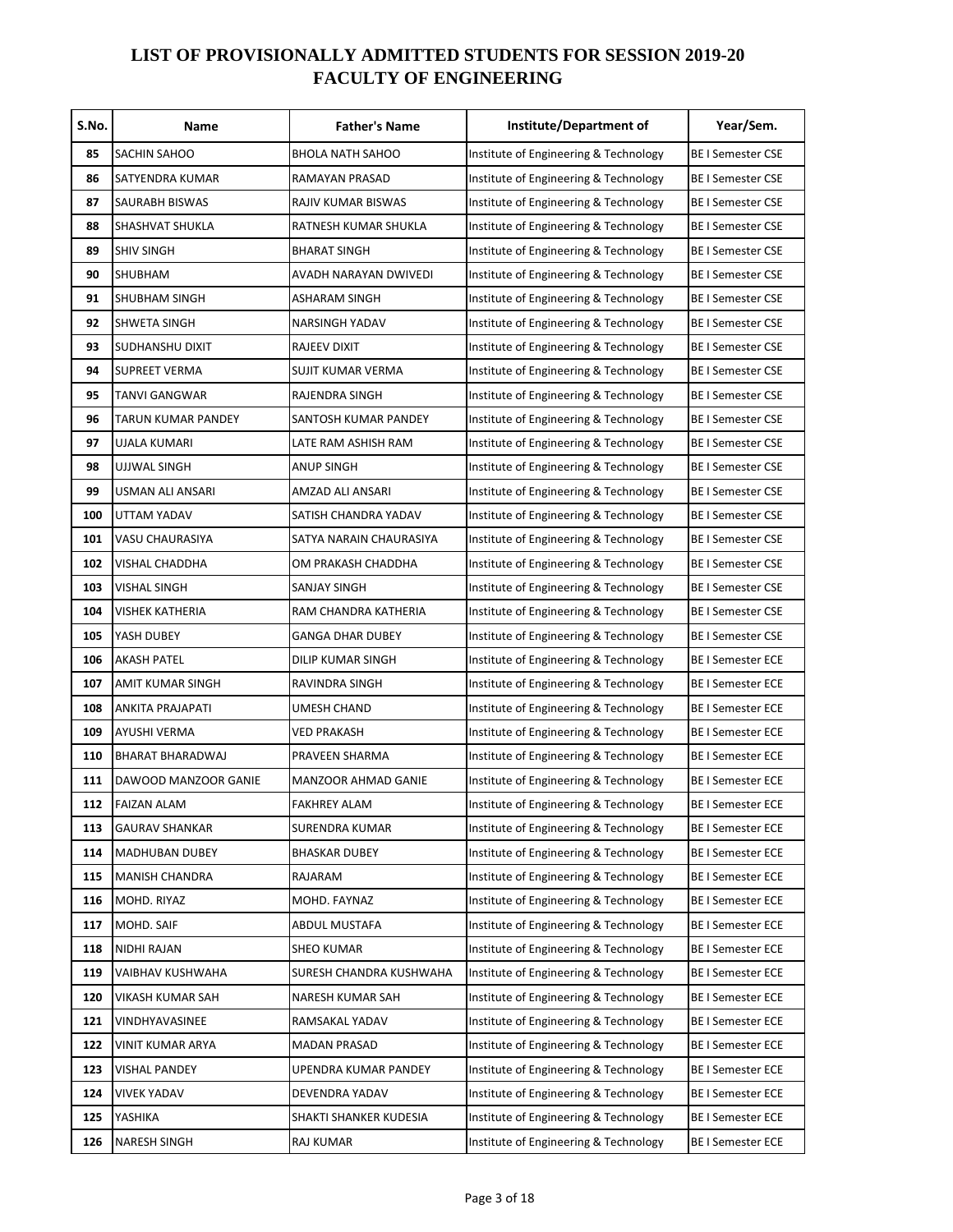| S.No. | Name                   | <b>Father's Name</b>       | Institute/Department of               | Year/Sem.               |
|-------|------------------------|----------------------------|---------------------------------------|-------------------------|
| 127   | ABHINEET KUMAR YADAV   | JANGEE LAL YADAV           | Institute of Engineering & Technology | <b>BE I Semester EE</b> |
| 128   | ADITYA JAISWAL         | JAMUNA PRASAD              | Institute of Engineering & Technology | <b>BE I Semester EE</b> |
| 129   | ADITYA KUMAR           | RAJESH RAM                 | Institute of Engineering & Technology | <b>BE I Semester EE</b> |
| 130   | AMAN MODANWAL          | LAXMI NARAYAN MODANWAL     | Institute of Engineering & Technology | <b>BE I Semester EE</b> |
| 131   | AMBUJ KUMAR            | DEO NARAIN RAM             | Institute of Engineering & Technology | <b>BE I Semester EE</b> |
| 132   | AVANEESH KUMAR SHARMA  | DINESH CHANDRA SHARMA      | Institute of Engineering & Technology | <b>BE I Semester EE</b> |
| 133   | DHRUV PRATAP BHASKAR   | RAVI PRASAD VIMAL          | Institute of Engineering & Technology | <b>BE I Semester EE</b> |
| 134   | <b>KM KOMAL</b>        | NARENDRA KUMAR             | Institute of Engineering & Technology | <b>BE I Semester EE</b> |
| 135   | MD. AHMAD ALI          | MD. JAMALUDDIN KHAN        | Institute of Engineering & Technology | <b>BE I Semester EE</b> |
| 136   | MD. USMAN KHAN         | <b>KHALID HUSSAIN</b>      | Institute of Engineering & Technology | <b>BE I Semester EE</b> |
| 137   | <b>NAVNEET SINGH</b>   | <b>TALEWAR SINGH</b>       | Institute of Engineering & Technology | <b>BE I Semester EE</b> |
| 138   | NEERAJ KUMAR YADAV     | <b>RAMFER YADAV</b>        | Institute of Engineering & Technology | <b>BE I Semester EE</b> |
| 139   | <b>NEHA JAISWAL</b>    | <b>MANOJ KUMAR JAISWAL</b> | Institute of Engineering & Technology | <b>BE I Semester EE</b> |
| 140   | <b>NIKHIL SINGH</b>    | <b>DEVRAJ SINGH</b>        | Institute of Engineering & Technology | <b>BE I Semester EE</b> |
| 141   | NITESH SINGH           | <b>DARA SINGH</b>          | Institute of Engineering & Technology | <b>BE I Semester EE</b> |
| 142   | <b>NITIN PAL</b>       | RASHI LAL PAL              | Institute of Engineering & Technology | <b>BE I Semester EE</b> |
| 143   | PRANJAL                | <b>SANJAY KUMAR</b>        | Institute of Engineering & Technology | <b>BE I Semester EE</b> |
| 144   | PRANJAL SHUKLA         | ADWAIT NARAYAN SHUKLA      | Institute of Engineering & Technology | <b>BE I Semester EE</b> |
| 145   | PRATEEK YADAV          | RAKESH YADAV               | Institute of Engineering & Technology | <b>BE I Semester EE</b> |
| 146   | RATINESH KUMAR         | PARAS NATH                 | Institute of Engineering & Technology | <b>BE I Semester EE</b> |
| 147   | SACHIN KUMAR           | LALJI BAUDDH               | Institute of Engineering & Technology | <b>BE I Semester EE</b> |
| 148   | SAMARTHA SHARMA        | ASHWINI SHARMA             | Institute of Engineering & Technology | <b>BE I Semester EE</b> |
| 149   | <b>SANTOSH RAJBHAR</b> | <b>SUBBA RAJBHAR</b>       | Institute of Engineering & Technology | <b>BE I Semester EE</b> |
| 150   | <b>SHASHANK BABU</b>   | KAMLESH KUMAR              | Institute of Engineering & Technology | <b>BE I Semester EE</b> |
| 151   | ABHINAV KUMAR          | CHANDRA SHEKHAR            | Institute of Engineering & Technology | <b>BE I Semester ME</b> |
| 152   | <b>ABHINAV SINGH</b>   | SANJAY KUMAR SINGH         | Institute of Engineering & Technology | <b>BE I Semester ME</b> |
| 153   | <b>ADARSHA SAGAR</b>   | VIRI SINGH                 | Institute of Engineering & Technology | <b>BE I Semester ME</b> |
| 154   | <b>ADITYA RAI</b>      | AJAY KUMAR RAI             | Institute of Engineering & Technology | <b>BE I Semester ME</b> |
| 155   | AHAD ALI               | RASHID ALI                 | Institute of Engineering & Technology | <b>BE I Semester ME</b> |
| 156   | <b>AJAY KUMAR</b>      | <b>NEKRAM RATHOUR</b>      | Institute of Engineering & Technology | <b>BE I Semester ME</b> |
| 157   | <b>AKASH DIXIT</b>     | RAJ KUMAR DIXIT            | Institute of Engineering & Technology | <b>BE I Semester ME</b> |
| 158   | <b>AMIT KUMAR</b>      | RAJESH CHAUDHARI           | Institute of Engineering & Technology | <b>BE I Semester ME</b> |
| 159   | <b>ANKIT KUMAR</b>     | AWADHESH KUMAR SINGH       | Institute of Engineering & Technology | <b>BE I Semester ME</b> |
| 160   | ARUN KUMAR             | PREM CHAND                 | Institute of Engineering & Technology | <b>BE I Semester ME</b> |
| 161   | ASHISH KUMAR           | <b>MAYA SHANKAR</b>        | Institute of Engineering & Technology | <b>BE I Semester ME</b> |
| 162   | ASHISH KUMAR           | <b>VIJAY KUMAR</b>         | Institute of Engineering & Technology | <b>BE I Semester ME</b> |
| 163   | <b>ASHUTOSH GUPTA</b>  | RAMCHANDRA GUPTA           | Institute of Engineering & Technology | <b>BE I Semester ME</b> |
| 164   | ASHUTOSH NISHAD        | RAJKUMAR NISHAD            | Institute of Engineering & Technology | <b>BE I Semester ME</b> |
| 165   | AYUSH SINGH            | RAVINDRA SINGH             | Institute of Engineering & Technology | <b>BE I Semester ME</b> |
| 166   | BRIJESH KUMAR          | JAGDAMBA PRASAD            | Institute of Engineering & Technology | <b>BE I Semester ME</b> |
| 167   | <b>HARISH</b>          | PANKAJ KUMAR               | Institute of Engineering & Technology | <b>BE I Semester ME</b> |
| 168   | KAUSHAL SHARMA         | <b>ADHIR SHARMA</b>        | Institute of Engineering & Technology | <b>BE I Semester ME</b> |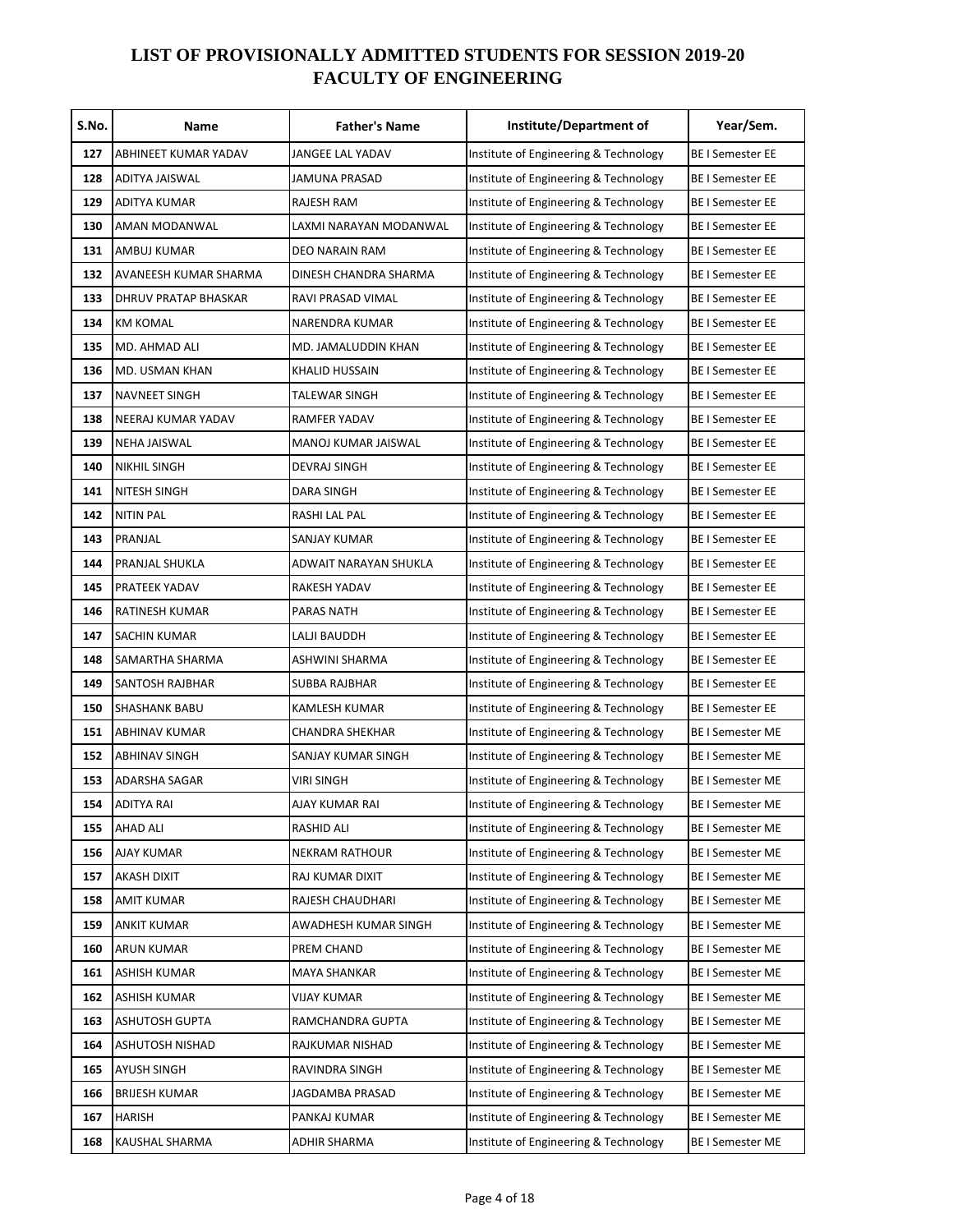| S.No. | Name                               | <b>Father's Name</b>   | Institute/Department of               | Year/Sem.                 |
|-------|------------------------------------|------------------------|---------------------------------------|---------------------------|
| 169   | MADHURAM YADAV                     | DHANVIR SINGH          | Institute of Engineering & Technology | <b>BE I Semester ME</b>   |
| 170   | <b>MEHUL GUPTA</b>                 | RAJ KUMAR GUPTA        | Institute of Engineering & Technology | <b>BE I Semester ME</b>   |
| 171   | MOHD HAKIM                         | SHAUKAT ALI            | Institute of Engineering & Technology | <b>BE I Semester ME</b>   |
| 172   | <b>NIRDESH KUMAR</b>               | SHIVRAJ SINGH          | Institute of Engineering & Technology | <b>BE I Semester ME</b>   |
| 173   | PARTH PRADHUMN                     | PRADEEP KUMAR          | Institute of Engineering & Technology | <b>BE I Semester ME</b>   |
| 174   | PRACHI SINGH                       | VINAY SHANKAR SINGH    | Institute of Engineering & Technology | <b>BE I Semester ME</b>   |
| 175   | PRAVESH SINGH                      | <b>RAM SINGH</b>       | Institute of Engineering & Technology | <b>BE I Semester ME</b>   |
| 176   | RAHUL MAURYA                       | SHIV SAGAR MAURYA      | Institute of Engineering & Technology | <b>BE I Semester ME</b>   |
| 177   | RANJEET KUMAR JHA                  | PREM KUMAR JHA         | Institute of Engineering & Technology | <b>BE I Semester ME</b>   |
| 178   | SANCHIT GUPTA                      | VINOD KUMAR GUPTA      | Institute of Engineering & Technology | <b>BE I Semester ME</b>   |
| 179   | <b>SHIVANSH SINGH</b>              | VINOD KUMAR SINGH      | Institute of Engineering & Technology | <b>BE I Semester ME</b>   |
| 180   | <b>SHUBHAM PRASAD</b>              | KAILASH PRASAD         | Institute of Engineering & Technology | <b>BE I Semester ME</b>   |
| 181   | <b>SUJEET</b>                      | SHIVBALI               | Institute of Engineering & Technology | <b>BE I Semester ME</b>   |
| 182   | TEJ BAHADUR SHAKYA                 | <b>BRAJRAJ SHAKYA</b>  | Institute of Engineering & Technology | <b>BE I Semester ME</b>   |
| 183   | VIKRANT SINGH                      | PALAM SINGH            | Institute of Engineering & Technology | <b>BE I Semester ME</b>   |
| 184   | <b>VISHNU PARASHAR</b>             | <b>DEENA RAM</b>       | Institute of Engineering & Technology | <b>BE I Semester ME</b>   |
| 185   | YASHWANT SEN                       | <b>RAKESH SEN</b>      | Institute of Engineering & Technology | <b>BE I Semester ME</b>   |
| 186   | <b>ABHISHEK YADAV</b>              | DINESH SINGH YADAV     | Institute of Engineering & Technology | <b>BE III Semester EE</b> |
| 187   | ABHISHEK YADAV                     | RAMJEE YADAV           | Institute of Engineering & Technology | <b>BE III Semester EE</b> |
| 188   | AKASH GAUTAM                       | SHRIKANT PRASAD        | Institute of Engineering & Technology | <b>BE III Semester EE</b> |
| 190   | <b>ANKIT KUMAR</b>                 | SANDEEP KUMAR          | Institute of Engineering & Technology | <b>BE III Semester EE</b> |
| 191   | ANKIT KUSHWAHA                     | RANDHEER KUSHWAHA      | Institute of Engineering & Technology | <b>BE III Semester EE</b> |
| 192   | ANKITA KUMARI                      | <b>ANUP KUMAR</b>      | Institute of Engineering & Technology | <b>BE III Semester EE</b> |
| 193   | <b>ANURAG YADAV</b>                | ASHOK KUMAR YADAV      | Institute of Engineering & Technology | <b>BE III Semester EE</b> |
| 194   | CHANDRABHAN YADAV                  | VIJAY KUMAR YADAV      | Institute of Engineering & Technology | <b>BE III Semester EE</b> |
| 195   | <b>DEEPAK KUMAR</b>                | SHRI BHOLU SINGH       | Institute of Engineering & Technology | <b>BE III Semester EE</b> |
| 196   | DIMPAL KUMAR                       | YOGENDRA SINGH         | Institute of Engineering & Technology | <b>BE III Semester EE</b> |
| 197   | <b>KM SHWETA DUBEY</b>             | <b>VINOD DUBEY</b>     | Institute of Engineering & Technology | <b>BE III Semester EE</b> |
| 198   | <b>MOHD RASHID HUSAIN</b>          | RABBUL HUSAIN          | Institute of Engineering & Technology | <b>BE III Semester EE</b> |
| 199   | MUHAMMAD GHULAM SUBHANI ABDUL AZIZ |                        | Institute of Engineering & Technology | <b>BE III Semester EE</b> |
| 200   | NIDHI SINGH                        | OM PRAKASH SINGH       | Institute of Engineering & Technology | BE III Semester EE        |
| 201   | OM NARAYAN                         | AWADH NARAYAN          | Institute of Engineering & Technology | <b>BE III Semester EE</b> |
| 202   | PRAMOD KUMAR MAURYA                | RAM SAHAY MAURYA       | Institute of Engineering & Technology | <b>BE III Semester EE</b> |
| 203   | PUSHPA SAHU                        | HARIRAM SAHU           | Institute of Engineering & Technology | <b>BE III Semester EE</b> |
| 204   | RAJKUMAR RAO                       | RAVINDRA KUMAR         | Institute of Engineering & Technology | <b>BE III Semester EE</b> |
| 205   | RAMANAND MAURYA                    | NAGENDRA MAURYA        | Institute of Engineering & Technology | <b>BE III Semester EE</b> |
| 206   | RITESH KUMAR VERMA                 | ASHARAM VERMA          | Institute of Engineering & Technology | <b>BE III Semester EE</b> |
| 207   | SAJAL GAUTAM                       | INDER PAL GAUTAM       | Institute of Engineering & Technology | <b>BE III Semester EE</b> |
| 208   | SHIV KUMAR SAHU                    | HARIRAM SAHU           | Institute of Engineering & Technology | <b>BE III Semester EE</b> |
| 209   | SHUBHAM VISHWAKARMA                | SUBASH VISHWAKARMA     | Institute of Engineering & Technology | <b>BE III Semester EE</b> |
| 210   | SIDDHARTH PATEL                    | SHARDA PATEL           | Institute of Engineering & Technology | BE III Semester EE        |
| 211   | SONAKSHEE CHAUHAN                  | NARENDRA SINGH CHAUHAN | Institute of Engineering & Technology | <b>BE III Semester EE</b> |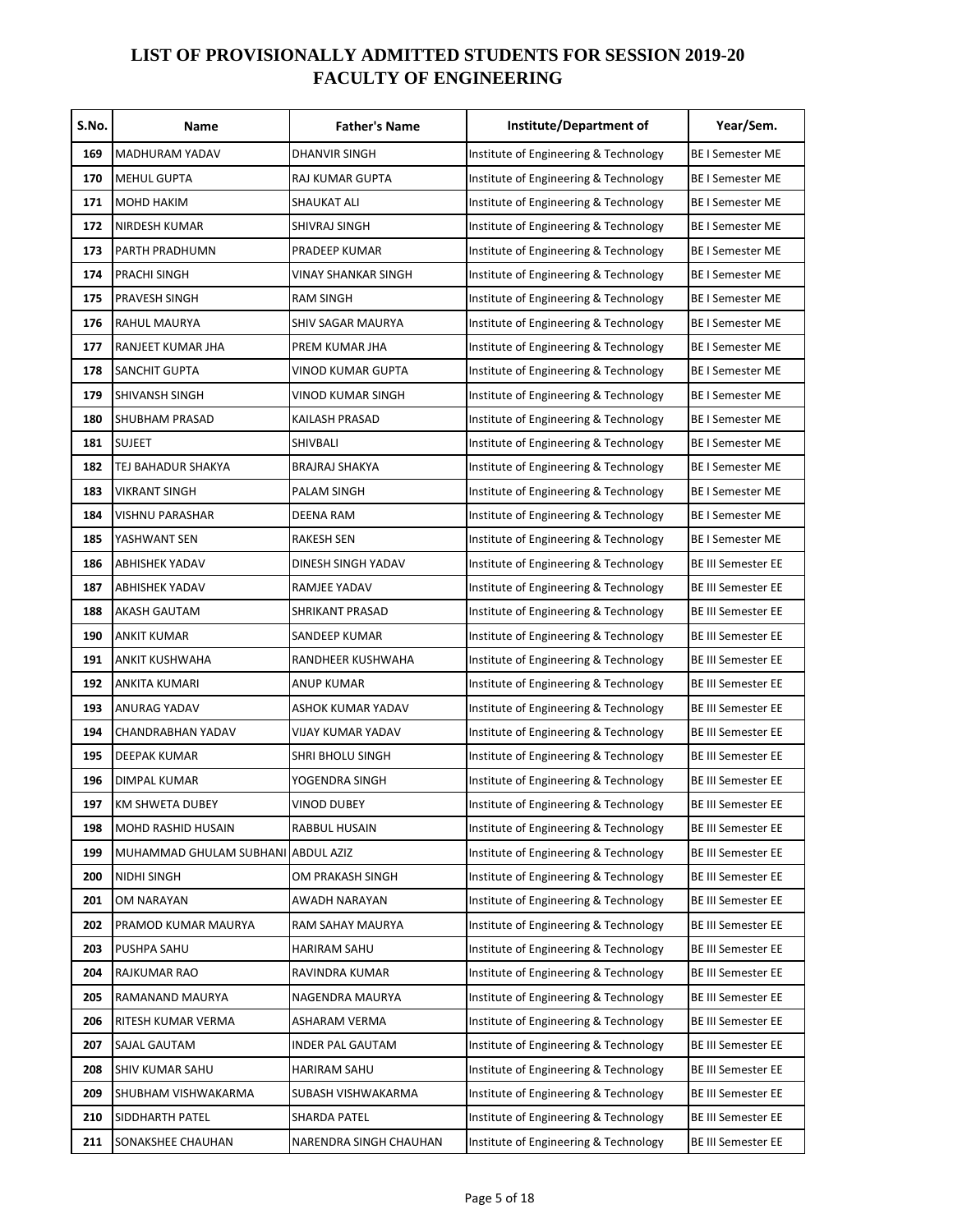| S.No. | Name                   | <b>Father's Name</b>       | Institute/Department of               | Year/Sem.                  |
|-------|------------------------|----------------------------|---------------------------------------|----------------------------|
| 212   | <b>SONAM PATEL</b>     | KISHORI LAL PATEL          | Institute of Engineering & Technology | <b>BE III Semester EE</b>  |
| 213   | <b>SUBHAM TIWARI</b>   | RAM PRATAP TIWARI          | Institute of Engineering & Technology | <b>BE III Semester EE</b>  |
| 214   | <b>SUSHIL KUMAR</b>    | ARBIND KUMAR               | Institute of Engineering & Technology | <b>BE III Semester EE</b>  |
| 215   | <b>VAIBHAV SETH</b>    | AJIT KUMAR SETH            | Institute of Engineering & Technology | <b>BE III Semester EE</b>  |
| 216   | VEER BAHADUR KUSHAWAHA | KAMALESH KUSHAWAHA         | Institute of Engineering & Technology | <b>BE III Semester EE</b>  |
| 217   | AJIT KUMAR MAURYA      | RAMPRATAP MAURYA           | Institute of Engineering & Technology | <b>BE III Semester EE</b>  |
| 218   | AJEET SINGH            | LATE MANOJ SINGH           | Institute of Engineering & Technology | <b>BE III Semester CE</b>  |
| 219   | AMAN TAMRAKAR          | GANESH PRASAD TAMRAKAR     | Institute of Engineering & Technology | <b>BE III Semester CE</b>  |
| 220   | ANKIT AGNIHOTRI        | RAJEEV AGNIHOTRI           | Institute of Engineering & Technology | <b>BE III Semester CE</b>  |
| 221   | ANKIT KUMAR GAUTAM     | <b>MAHENDRA SINGH</b>      | Institute of Engineering & Technology | <b>BE III Semester CE</b>  |
| 222   | <b>ANKIT YADAV</b>     | RAM NARESH YADAV           | Institute of Engineering & Technology | <b>BE III Semester CE</b>  |
| 223   | <b>AZAD YADAV</b>      | RAM NARESH YADAV           | Institute of Engineering & Technology | <b>BE III Semester CE</b>  |
| 224   | DEVANSH YADAV          | <b>SUNIL KUMAR YADAV</b>   | Institute of Engineering & Technology | <b>BE III Semester CE</b>  |
| 225   | <b>GAGAN KUMAR</b>     | <b>MOHAN LAL</b>           | Institute of Engineering & Technology | <b>BE III Semester CE</b>  |
| 226   | MOHD, AREEB            | SHAHID ALI                 | Institute of Engineering & Technology | <b>BE III Semester CE</b>  |
| 227   | PAWAN PIYUSH           | KAMLESH                    | Institute of Engineering & Technology | <b>BE III Semester CE</b>  |
| 228   | <b>PRASHANT SINGH</b>  | <b>SHAKTI SINGH</b>        | Institute of Engineering & Technology | <b>BE III Semester CE</b>  |
| 229   | PRAVEEN CHATURVEDI     | SANJAY CHATURVEDI          | Institute of Engineering & Technology | <b>BE III Semester CE</b>  |
| 230   | PREM NARAYAN KATARA    | PRAMOD KUMAR KATARA        | Institute of Engineering & Technology | <b>BE III Semester CE</b>  |
| 231   | RAHUL KUMAR            | HARISH CHANDRA PRASAD      | Institute of Engineering & Technology | <b>BE III Semester CE</b>  |
| 232   | SACHIN YADAV           | <b>SUNIL YADAV</b>         | Institute of Engineering & Technology | <b>BE III Semester CE</b>  |
| 233   | SHISHUPAL CHAUHAN      | CHANDRIKA CHAUHAN          | Institute of Engineering & Technology | <b>BE III Semester CE</b>  |
| 234   | SHIVAM                 | SATYAVEER SINGH            | Institute of Engineering & Technology | <b>BE III Semester CE</b>  |
| 235   | SHIVAM KUMAR MISHRA    | SANJAY MISHRA              | Institute of Engineering & Technology | <b>BE III Semester CE</b>  |
| 236   | <b>SHIVANGI TIWARI</b> | VIJAY KUMAR TIWARI         | Institute of Engineering & Technology | <b>BE III Semester CE</b>  |
| 237   | <b>SHUBHAM PANDEY</b>  | <b>VINOD KUMAR</b>         | Institute of Engineering & Technology | <b>BE III Semester CE</b>  |
| 238   | <b>SHUBHAM SINGH</b>   | <b>RAKESH KUMAR</b>        | Institute of Engineering & Technology | <b>BE III Semester CE</b>  |
| 239   | <b>SWATI MAURYA</b>    | KUNJESHWAR MAURYA          | Institute of Engineering & Technology | <b>BE III Semester CE</b>  |
| 240   | UTKARSH KUMAR YADAV    | RAMA SHANKAR YADAV         | Institute of Engineering & Technology | <b>BE III Semester CE</b>  |
| 241   | YASH SAHU              | <b>DINESH SAHU</b>         | Institute of Engineering & Technology | <b>BE III Semester CE</b>  |
| 242   | YASHWANT KUMAR         | YOGESH PANDIT              | Institute of Engineering & Technology | <b>BE III Semester CE</b>  |
| 243   | RITIK SHUKLA           | ANIL SHUKLA                | Institute of Engineering & Technology | <b>BE III Semester CE</b>  |
| 244   | ANKIT KUMAR YADAV      | OM PRAKASH YADAV           | Institute of Engineering & Technology | <b>BE III Semester ECE</b> |
| 245   | ANSH YADAV             | RAM PALAT YADAV            | Institute of Engineering & Technology | <b>BE III Semester ECE</b> |
| 246   | ANUJ PRATAP SINGH      | <b>BRAJESH KUMAR SINGH</b> | Institute of Engineering & Technology | <b>BE III Semester ECE</b> |
| 247   | ANUPAM SHUKLA          | RAM KHELAVAN SHUKLA        | Institute of Engineering & Technology | <b>BE III Semester ECE</b> |
| 248   | ASHUTOSH TIWARI        | JAGDISH TIWARI             | Institute of Engineering & Technology | <b>BE III Semester ECE</b> |
| 249   | ATIVESH KANT MANI      | RAJ KUMAR MANI             | Institute of Engineering & Technology | <b>BE III Semester ECE</b> |
| 250   | CHANDAN KUMAR SINGH    | LAL BAHADUR SINGH          | Institute of Engineering & Technology | <b>BE III Semester ECE</b> |
| 251   | KM PRATIKSHA           | AWADHESH SHARMA            | Institute of Engineering & Technology | <b>BE III Semester ECE</b> |
| 252   | MANISH KUMAR           | RAMSEWAK                   | Institute of Engineering & Technology | <b>BE III Semester ECE</b> |
| 253   | POOJA VERMA            | VISHNU NARAYAN VERMA       | Institute of Engineering & Technology | <b>BE III Semester ECE</b> |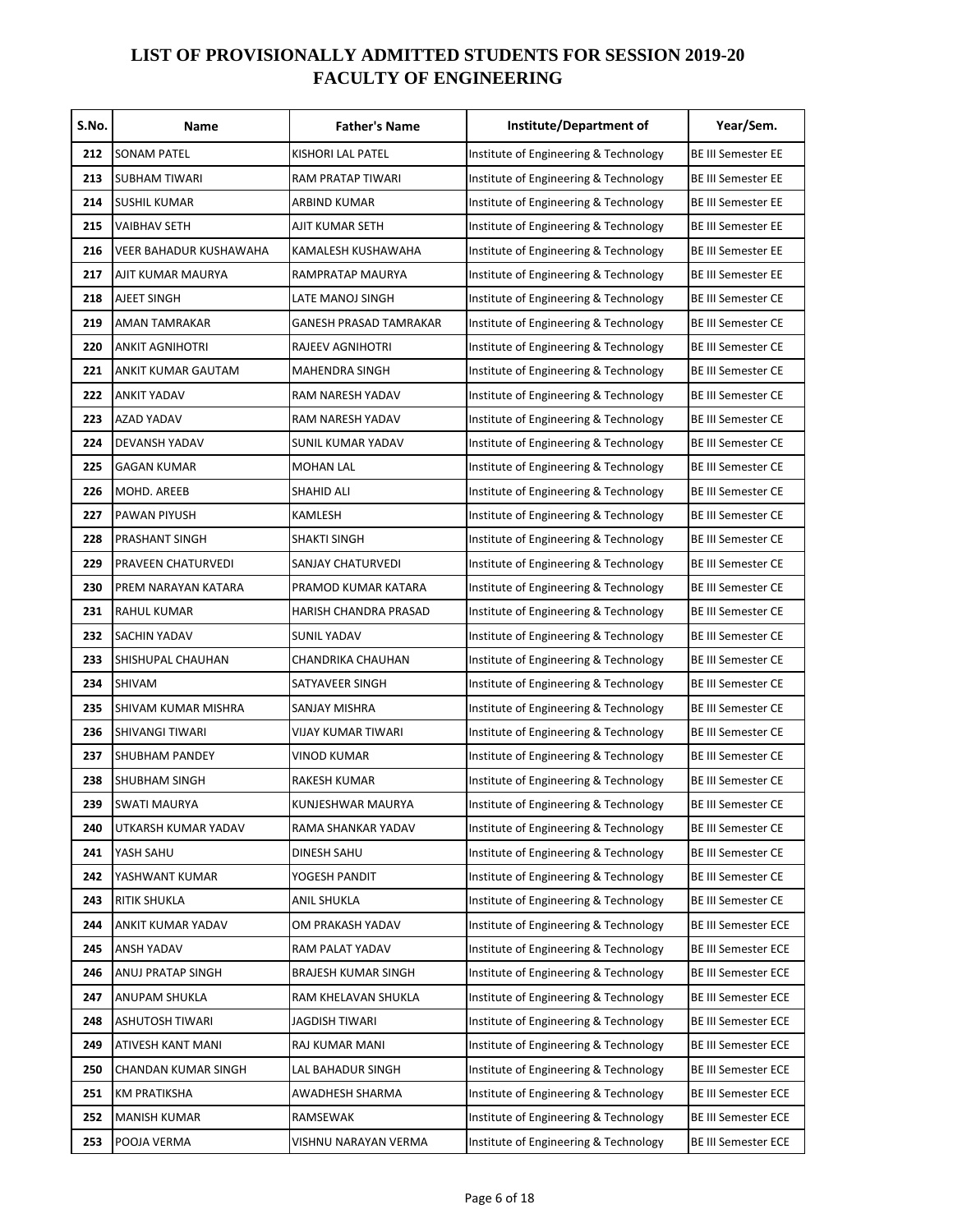| S.No. | Name                        | <b>Father's Name</b>      | Institute/Department of               | Year/Sem.                  |
|-------|-----------------------------|---------------------------|---------------------------------------|----------------------------|
| 254   | PRASHANT KUMAR SHUKLA       | <b>HARI MOHAN SHUKLA</b>  | Institute of Engineering & Technology | <b>BE III Semester ECE</b> |
| 255   | PRINCE SINGH                | ASHOK SINGH               | Institute of Engineering & Technology | <b>BE III Semester ECE</b> |
| 256   | RAHUL CHAUHAN               | <b>MAHESH CHAUHAN</b>     | Institute of Engineering & Technology | <b>BE III Semester ECE</b> |
| 257   | <b>RUCHI PANDEY</b>         | SUBHASH CHAND PANDEY      | Institute of Engineering & Technology | <b>BE III Semester ECE</b> |
| 258   | <b>SANIYA NAZ</b>           | AFTAB ALAM ANSARI         | Institute of Engineering & Technology | <b>BE III Semester ECE</b> |
| 259   | SATYAM YADAV                | KAILASH YADAV             | Institute of Engineering & Technology | <b>BE III Semester ECE</b> |
| 260   | <b>SHIVANI PAL</b>          | R. K. PAL                 | Institute of Engineering & Technology | <b>BE III Semester ECE</b> |
| 261   | <b>SPARSHI SAXENA</b>       | PRADEEP KUMAR SAXENA      | Institute of Engineering & Technology | <b>BE III Semester ECE</b> |
| 262   | TANUJA TRIPATHI             | LOKAPATI TRIPATHI         | Institute of Engineering & Technology | <b>BE III Semester ECE</b> |
| 263   | VAISHALI SAINI              | NARENDRA KUMAR            | Institute of Engineering & Technology | <b>BE III Semester ECE</b> |
| 264   | <b>ABDULLAH ALVI</b>        | UVAIS AHMED ALVI          | Institute of Engineering & Technology | <b>BE III Semester ME</b>  |
| 265   | ABHISHEK KUMAR SINGH        | SHIV KUMAR SINGH          | Institute of Engineering & Technology | <b>BE III Semester ME</b>  |
| 266   | <b>AMAN SINGH</b>           | OM PRAKASH SINGH          | Institute of Engineering & Technology | <b>BE III Semester ME</b>  |
| 267   | ANUP KUMAR KESHARI          | CHETAN PRASAD KESHARI     | Institute of Engineering & Technology | <b>BE III Semester ME</b>  |
| 268   | <b>ANURAG SINGH</b>         | CHANDRA BHAN SINGH        | Institute of Engineering & Technology | <b>BE III Semester ME</b>  |
| 269   | <b>ARUN GAUR</b>            | <b>KRISANA KUMAR GOUR</b> | Institute of Engineering & Technology | <b>BE III Semester ME</b>  |
| 270   | <b>AYUSH AGNIHOTRI</b>      | PREM SHANKER AGNIHOTRI    | Institute of Engineering & Technology | <b>BE III Semester ME</b>  |
| 271   | <b>BRAJESH KUMAR PANDEY</b> | RAM NARAYAN PANDEY        | Institute of Engineering & Technology | <b>BE III Semester ME</b>  |
| 272   | <b>GAURAV</b>               | <b>MADAN LAL</b>          | Institute of Engineering & Technology | <b>BE III Semester ME</b>  |
| 273   | <b>GAURAV KUMAR</b>         | CHANDRA MOHAN             | Institute of Engineering & Technology | <b>BE III Semester ME</b>  |
| 274   | PRASHANT KUMAR              | <b>SUMER PRASAD</b>       | Institute of Engineering & Technology | <b>BE III Semester ME</b>  |
| 275   | <b>RISHABH TOMAR</b>        | <b>SWADESH TOMAR</b>      | Institute of Engineering & Technology | <b>BE III Semester ME</b>  |
| 276   | SACHIN KUMAR UPAMANYU       | DEVENDRA KUMAR UPAMANYU   | Institute of Engineering & Technology | <b>BE III Semester ME</b>  |
| 277   | <b>SRI KANT YADAV</b>       | <b>BABU LAL YADAV</b>     | Institute of Engineering & Technology | <b>BE III Semester ME</b>  |
| 278   | VAISHNAVI SINGH             | PHOOL SINGH               | Institute of Engineering & Technology | <b>BE III Semester ME</b>  |
| 279   | YOGESH KUMAR                | <b>VINOD KUMAR</b>        | Institute of Engineering & Technology | <b>BE III Semester ME</b>  |
| 280   | <b>HEMANT KUMAR SINGH</b>   | <b>KESHAV SINGH</b>       | Institute of Engineering & Technology | <b>BE III Semester CSE</b> |
| 281   | <b>KIRTI MAURYA</b>         | HARI LAL MAURYA           | Institute of Engineering & Technology | <b>BE III Semester CSE</b> |
| 282   | KM JYOTI VISHWAKARMA        | OM PRAKASH VISHWAKARMA    | Institute of Engineering & Technology | <b>BE III Semester CSE</b> |
| 283   | MANISH KUMAR                | RAM PRASHAD               | Institute of Engineering & Technology | <b>BE III Semester CSE</b> |
| 284   | MUNAZIR KHAN                | MASROOF ALI KHAN          | Institute of Engineering & Technology | BE III Semester CSE        |
| 285   | PRADEEP KUMAR               | RAM CHARAN                | Institute of Engineering & Technology | <b>BE III Semester CSE</b> |
| 286   | PRASHANT KUMAR SINGH        | AJIT SINGH                | Institute of Engineering & Technology | <b>BE III Semester CSE</b> |
| 287   | SOMESH KUMAR VERMA          | MANIRAM VERMA             | Institute of Engineering & Technology | <b>BE III Semester CSE</b> |
| 288   | ACHINT SINGH                | SACHIDA NAND SINGH        | Institute of Engineering & Technology | <b>BE III Semester EE</b>  |
| 289   | <b>AKASH GUPTA</b>          | SHESHMANI GUPTA           | Institute of Engineering & Technology | BE III Semester EE         |
| 290   | AKHILESH KUMAR SAINI        | <b>SURENDRA SAINI</b>     | Institute of Engineering & Technology | <b>BE III Semester EE</b>  |
| 291   | AMIT KUMAR VISHWAKARMA      | RAMANAND VISHWAKARMA      | Institute of Engineering & Technology | <b>BE III Semester EE</b>  |
| 292   | ASHU DEV                    | RISHI PAL SINGH           | Institute of Engineering & Technology | <b>BE III Semester EE</b>  |
| 293   | ASHUTOSH KUMAR PATEL        | PANNA LAL PATEL           | Institute of Engineering & Technology | <b>BE III Semester EE</b>  |
| 294   | ASRI SACHAN                 | JAI NARAYAN               | Institute of Engineering & Technology | <b>BE III Semester EE</b>  |
| 295   | <b>BRIJ BIHARI CHOUBEY</b>  | ONKAR NATH CHOUBEY        | Institute of Engineering & Technology | BE III Semester EE         |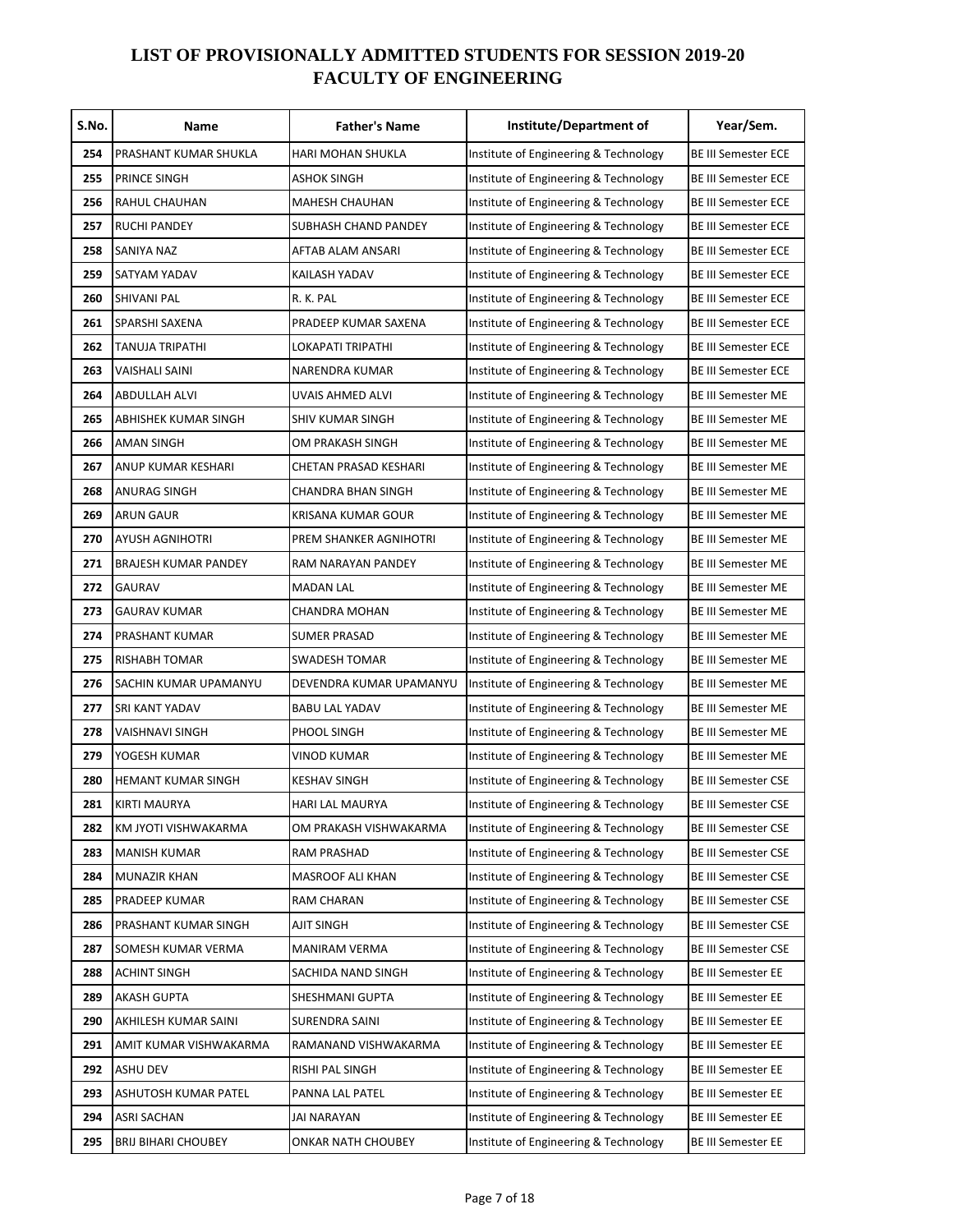| S.No. | Name                     | <b>Father's Name</b>        | Institute/Department of               | Year/Sem.                 |
|-------|--------------------------|-----------------------------|---------------------------------------|---------------------------|
| 296   | CHOUDHARY ROHIT RANJAN   | VIJAY                       | Institute of Engineering & Technology | <b>BE III Semester EE</b> |
| 297   | DIVYANK MAURYA           | DAYA SHANKER MAURYA         | Institute of Engineering & Technology | <b>BE III Semester EE</b> |
| 298   | <b>MAYANK PANDEY</b>     | AJAY KUMAR PANDEY           | Institute of Engineering & Technology | <b>BE III Semester EE</b> |
| 299   | NEELANCHAL SONKAR        | RAJENDRA KUMAR              | Institute of Engineering & Technology | <b>BE III Semester EE</b> |
| 300   | PAWAN KUMAR VERMA        | RAJARAM VERMA               | Institute of Engineering & Technology | <b>BE III Semester EE</b> |
| 301   | PRATHAM SRIVASTAVA       | SUNIL KUMAR SRIVASTAVA      | Institute of Engineering & Technology | <b>BE III Semester EE</b> |
| 302   | <b>RAJA BABU GUPTA</b>   | <b>RAJESH GUPTA</b>         | Institute of Engineering & Technology | <b>BE III Semester EE</b> |
| 303   | RASHMI SACHAN            | JAY NARAYAN                 | Institute of Engineering & Technology | <b>BE III Semester EE</b> |
| 304   | RIHA JAISWAL             | RAMANUJ JAISWAL             | Institute of Engineering & Technology | <b>BE III Semester EE</b> |
| 305   | RISHABH GAUTAM           | RAKESH KUMAR GAUTAM         | Institute of Engineering & Technology | <b>BE III Semester EE</b> |
| 306   | RISHABH KATIYAR          | ASHWANI KATIYAR             | Institute of Engineering & Technology | <b>BE III Semester EE</b> |
| 307   | <b>RITIK MAHENDRA</b>    | MAHENDRA KUMAR              | Institute of Engineering & Technology | <b>BE III Semester EE</b> |
| 308   | <b>ROHAN SINGH</b>       | <b>KAILASH CHAND</b>        | Institute of Engineering & Technology | <b>BE III Semester EE</b> |
| 309   | <b>ROHIT PANDEY</b>      | <b>VIJAY PRAKASH PANDEY</b> | Institute of Engineering & Technology | <b>BE III Semester EE</b> |
| 310   | <b>SACHIN PANDEY</b>     | RAMAYAN PRASAD PANDEY       | Institute of Engineering & Technology | <b>BE III Semester EE</b> |
| 311   | <b>SAGAR KUMAR</b>       | <b>JUGENDRA SINGH</b>       | Institute of Engineering & Technology | <b>BE III Semester EE</b> |
| 312   | <b>SAMEER GAUTAM</b>     | <b>GANPATI RAM</b>          | Institute of Engineering & Technology | <b>BE III Semester EE</b> |
| 313   | SATYENDRA YADAV          | <b>BHAIYALAL YADAV</b>      | Institute of Engineering & Technology | <b>BE III Semester EE</b> |
| 314   | SAURABH KUMAR            | CHANDRAMA PRASAD            | Institute of Engineering & Technology | <b>BE III Semester EE</b> |
| 315   | SHAILESH YADAV           | SHYAMLAL YADAV              | Institute of Engineering & Technology | <b>BE III Semester EE</b> |
| 316   | SHIVSHANKAR YADAV        | <b>SUBASH YADAV</b>         | Institute of Engineering & Technology | <b>BE III Semester EE</b> |
| 317   | SRISHTI SINGH            | PAWAN SINGH                 | Institute of Engineering & Technology | <b>BE III Semester EE</b> |
| 318   | VIDDYA PEETH GAUTAM      | SHASHI PRASAD VIMAL         | Institute of Engineering & Technology | <b>BE III Semester EE</b> |
| 319   | <b>VIJAY KUMAR PATEL</b> | RAM RATAN PATEL             | Institute of Engineering & Technology | <b>BE III Semester EE</b> |
| 320   | VIKASH YADAV             | PRAMOD YADAV                | Institute of Engineering & Technology | <b>BE III Semester EE</b> |
| 321   | YOGESH CHOUDHARY         | BALKRISHNA                  | Institute of Engineering & Technology | <b>BE III Semester EE</b> |
| 322   | ADARSH KANNAUJIYA        | ANIL KANNAUJIYA             | Institute of Engineering & Technology | <b>BE III Semester CE</b> |
| 323   | <b>ADITYA SINGH</b>      | NIHALA SINGH                | Institute of Engineering & Technology | <b>BE III Semester CE</b> |
| 324   | <b>AFRIN KHATOON</b>     | NAUSHAD AHMAD               | Institute of Engineering & Technology | <b>BE III Semester CE</b> |
| 325   | <b>AKASH RAJPUT</b>      | <b>HARNATH SINGH</b>        | Institute of Engineering & Technology | <b>BE III Semester CE</b> |
| 326   | AMAN GUPTA               | CHANDRA SHEKHAR GUPTA       | Institute of Engineering & Technology | BE III Semester CE        |
| 327   | <b>ANIKET PATEL</b>      | SHASHIKANT                  | Institute of Engineering & Technology | <b>BE III Semester CE</b> |
| 328   | ARCHANA MAURYA           | RAM BHAVAN MAURYA           | Institute of Engineering & Technology | <b>BE III Semester CE</b> |
| 329   | ASHUTOSH                 | UDAY RAJ                    | Institute of Engineering & Technology | <b>BE III Semester CE</b> |
| 330   | AYUSH SHARMA             | SAROJ KUMAR SHARMA          | Institute of Engineering & Technology | <b>BE III Semester CE</b> |
| 331   | <b>AYUSH SHUKLA</b>      | <b>K K SHUKLA</b>           | Institute of Engineering & Technology | <b>BE III Semester CE</b> |
| 332   | BHOOPENDRA SINGH         | VED RAM                     | Institute of Engineering & Technology | <b>BE III Semester CE</b> |
| 333   | CHIRAG                   | <b>BRAJESH KUMAR</b>        | Institute of Engineering & Technology | <b>BE III Semester CE</b> |
| 334   | DEEP NARAYAN PATEL       | <b>SUKH PATI PATEL</b>      | Institute of Engineering & Technology | <b>BE III Semester CE</b> |
| 335   | DEVESH KUMAR PANDEY      | SHAILENDRA KUMAR PANDEY     | Institute of Engineering & Technology | <b>BE III Semester CE</b> |
| 336   | DIPIN CHAHAR             | DEVENDRA SINGH              | Institute of Engineering & Technology | <b>BE III Semester CE</b> |
| 337   | DIWAKAR YADAV            | RAJESHWAR YADAV             | Institute of Engineering & Technology | <b>BE III Semester CE</b> |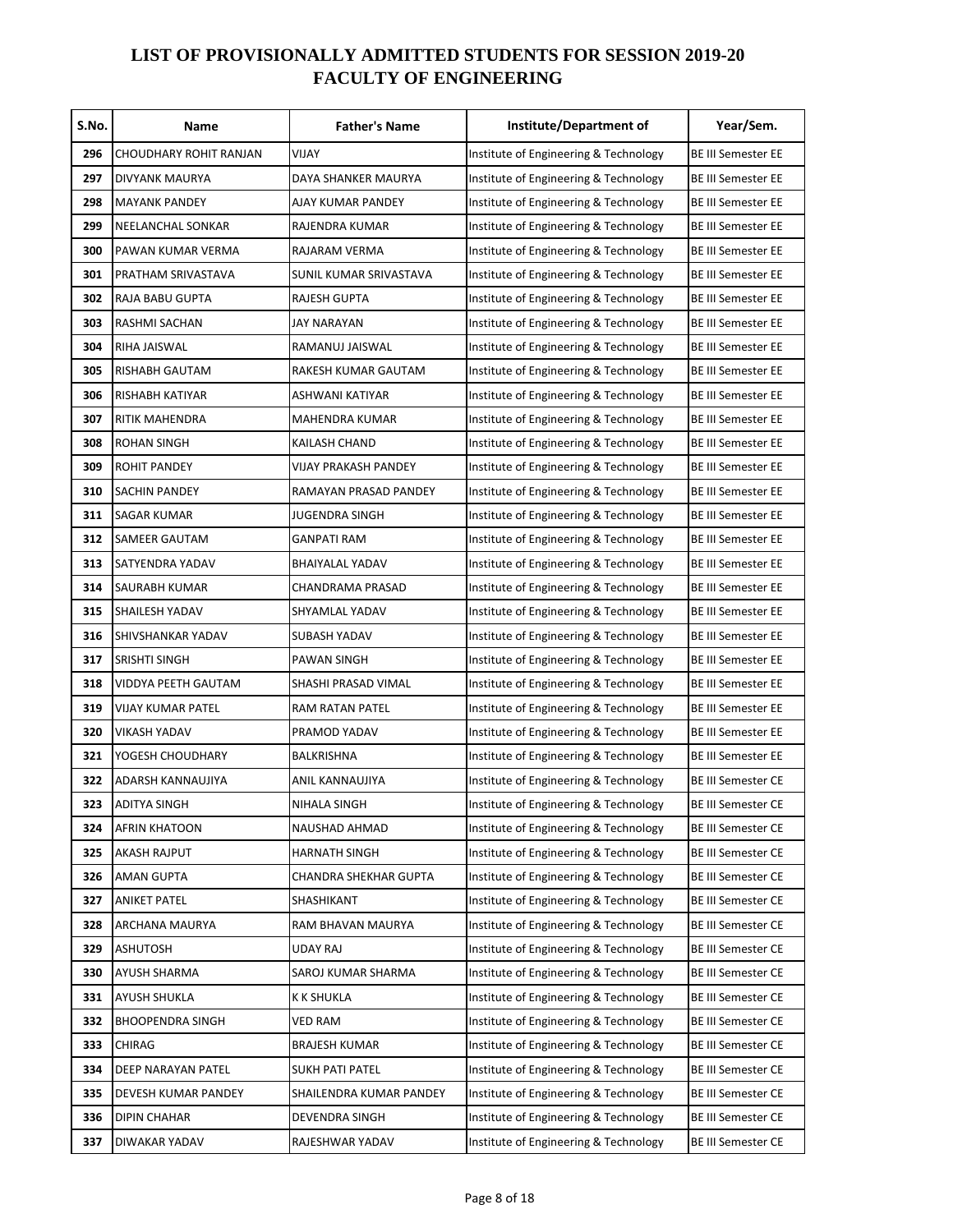| S.No. | Name                        | <b>Father's Name</b>        | Institute/Department of               | Year/Sem.                  |
|-------|-----------------------------|-----------------------------|---------------------------------------|----------------------------|
| 338   | <b>HASAN RAZA</b>           | AZAHAR MOHD                 | Institute of Engineering & Technology | <b>BE III Semester CE</b>  |
| 339   | <b>JAYESH KUMAR</b>         | <b>JAIRAM</b>               | Institute of Engineering & Technology | <b>BE III Semester CE</b>  |
| 340   | <b>MANJEET DUBEY</b>        | SHASHIKANT DUBEY            | Institute of Engineering & Technology | <b>BE III Semester CE</b>  |
| 341   | <b>MD USMAN ANSARI</b>      | MD MUSTAQUE ANSARI          | Institute of Engineering & Technology | <b>BE III Semester CE</b>  |
| 342   | <b>MUSKAN GUPTA</b>         | SANJAY KUMAR GUPTA          | Institute of Engineering & Technology | <b>BE III Semester CE</b>  |
| 343   | NISHANT KUMAR SINGH         | LAKSHMAN SINGH              | Institute of Engineering & Technology | <b>BE III Semester CE</b>  |
| 344   | PRIYANSHU RAJ               | MANGAL DEO                  | Institute of Engineering & Technology | <b>BE III Semester CE</b>  |
| 345   | RAJ KUSHWAHA                | HARIBANSH KUSHWAHA          | Institute of Engineering & Technology | <b>BE III Semester CE</b>  |
| 346   | RAJAT MISHRA                | <b>BRIJESH KUMAR MISHRA</b> | Institute of Engineering & Technology | <b>BE III Semester CE</b>  |
| 347   | RITIKA                      | RAKESH KUMAR GAUTAM         | Institute of Engineering & Technology | <b>BE III Semester CE</b>  |
| 348   | <b>SACHIN KUMAR</b>         | CHHOTE LAL                  | Institute of Engineering & Technology | <b>BE III Semester CE</b>  |
| 349   | <b>SACHIN KUMAR</b>         | <b>SUSHIL KUMAR</b>         | Institute of Engineering & Technology | <b>BE III Semester CE</b>  |
| 350   | SHIVAM KUMAR                | <b>ARVIND KUMAR</b>         | Institute of Engineering & Technology | <b>BE III Semester CE</b>  |
| 351   | <b>SHIVANI RANI</b>         | <b>ANIL KUMAR</b>           | Institute of Engineering & Technology | <b>BE III Semester CE</b>  |
| 352   | SHIVENDRA PAL               | <b>SHIV PAL</b>             | Institute of Engineering & Technology | <b>BE III Semester CE</b>  |
| 353   | SHUBHAM KUMAR               | <b>DAROGA PRASAD</b>        | Institute of Engineering & Technology | <b>BE III Semester CE</b>  |
| 354   | <b>SHWETA PAL</b>           | <b>RAM CHANDRA PAL</b>      | Institute of Engineering & Technology | <b>BE III Semester CE</b>  |
| 355   | <b>SHYAM SONI</b>           | SURESH CHANDRA VERMA        | Institute of Engineering & Technology | <b>BE III Semester CE</b>  |
| 356   | SONU                        | MOOLCHANDRA                 | Institute of Engineering & Technology | <b>BE III Semester CE</b>  |
| 357   | TANMAY SINGH PATEL          | RAM NIHOR SINGH             | Institute of Engineering & Technology | <b>BE III Semester CE</b>  |
| 358   | VAIBHAV KUMAR YADAV         | <b>MAHENDR NATH YADAV</b>   | Institute of Engineering & Technology | <b>BE III Semester CE</b>  |
| 359   | VASUVENDRA SINGH            | ANIL KISHOR                 | Institute of Engineering & Technology | <b>BE III Semester CE</b>  |
| 360   | VISHAL GUPTA                | <b>VISHWANATH GUPTA</b>     | Institute of Engineering & Technology | <b>BE III Semester CE</b>  |
| 361   | YAMINI YADAV                | MANOJ KUMAR YADAV           | Institute of Engineering & Technology | <b>BE III Semester CE</b>  |
| 362   | ABHISHEK KUMAR              | <b>DINESH KUMAR</b>         | Institute of Engineering & Technology | <b>BE III Semester ECE</b> |
| 363   | <b>AJAY KUMAR</b>           | <b>HUKAM SINGH</b>          | Institute of Engineering & Technology | <b>BE III Semester ECE</b> |
| 364   | AMAN KUMAR                  | RAJNATH                     | Institute of Engineering & Technology | <b>BE III Semester ECE</b> |
| 365   | <b>ANKUSH BHARTI</b>        | RADHE KRISHNA BHARTI        | Institute of Engineering & Technology | <b>BE III Semester ECE</b> |
| 366   | ANUSHKA KAUSHIK             | GOPAL KAUSHIK               | Institute of Engineering & Technology | <b>BE III Semester ECE</b> |
| 367   | ARUKSHITA SAXENA            | KAMAL KUMAR SAXENA          | Institute of Engineering & Technology | <b>BE III Semester ECE</b> |
| 368   | AYUSH SINGH                 | MAHENDRA SINGH              | Institute of Engineering & Technology | <b>BE III Semester ECE</b> |
| 369   | <b>BHOOPENDRA PRAJAPATI</b> | SHUBHASH CHANDRA PRAJAPATI  | Institute of Engineering & Technology | <b>BE III Semester ECE</b> |
| 370   | <b>DEEPAK KUMAR</b>         | <b>GIRISH KUMAR</b>         | Institute of Engineering & Technology | <b>BE III Semester ECE</b> |
| 371   | DEV TANDON                  | <b>ANOOP TANDON</b>         | Institute of Engineering & Technology | <b>BE III Semester ECE</b> |
| 372   | DIKSHANSH SINGH             | OM PRAKASH                  | Institute of Engineering & Technology | <b>BE III Semester ECE</b> |
| 373   | <b>GAURAV RAJPUT</b>        | RAMESH CHANDRA              | Institute of Engineering & Technology | <b>BE III Semester ECE</b> |
| 374   | <b>JAVED AALAM</b>          | PARVEZ ALI                  | Institute of Engineering & Technology | <b>BE III Semester ECE</b> |
| 375   | <b>JYOTI VERMA</b>          | VINOD KUMAR VERMA           | Institute of Engineering & Technology | <b>BE III Semester ECE</b> |
| 376   | <b>KESHAV KUMAR</b>         | DEVENDRA KUMAR              | Institute of Engineering & Technology | <b>BE III Semester ECE</b> |
| 377   | KHUSHBU JAISWAL             | UDAY SHANKAR JAISWAL        | Institute of Engineering & Technology | <b>BE III Semester ECE</b> |
| 378   | KM DIVYA TYAGI              | <b>NAVEEN TYAGI</b>         | Institute of Engineering & Technology | <b>BE III Semester ECE</b> |
| 379   | MILI SRIVASTAVA             | RAKESH KUMAR SRIVASTAVA     | Institute of Engineering & Technology | <b>BE III Semester ECE</b> |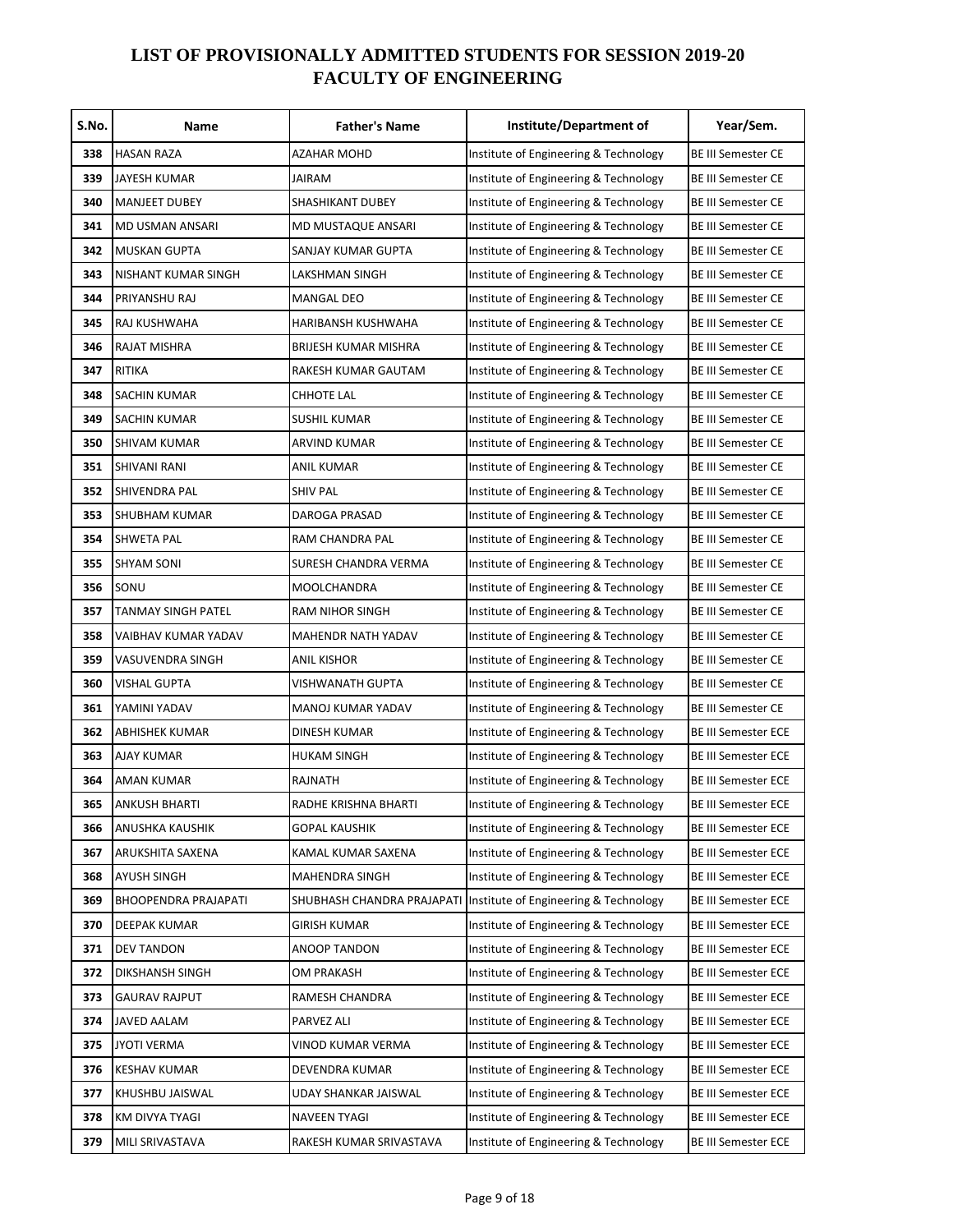| S.No. | Name                   | <b>Father's Name</b>          | Institute/Department of               | Year/Sem.                  |
|-------|------------------------|-------------------------------|---------------------------------------|----------------------------|
| 380   | NAND LAL VERMA         | MAHIMA KUSHWAHA               | Institute of Engineering & Technology | <b>BE III Semester ECE</b> |
| 381   | NITIN KUMAR SINGH      | JITENDRA SINGH                | Institute of Engineering & Technology | <b>BE III Semester ECE</b> |
| 382   | PANKAJ KUMAR SHARMA    | RAM BHAGAR SHARMA             | Institute of Engineering & Technology | <b>BE III Semester ECE</b> |
| 383   | PRATIK KUSHWAHA        | PREM KUMAR KUSHWAHA           | Institute of Engineering & Technology | <b>BE III Semester ECE</b> |
| 384   | PRINCE PATWA           | SHAMBHU PATWA                 | Institute of Engineering & Technology | <b>BE III Semester ECE</b> |
| 385   | RAMAN AGNIHOTRI        | <b>GYAN PRAKASH AGNIHOTRI</b> | Institute of Engineering & Technology | <b>BE III Semester ECE</b> |
| 386   | RAVI VISHWAKARMA       | NANDLAL VISHWAKARMA           | Institute of Engineering & Technology | <b>BE III Semester ECE</b> |
| 387   | SANJAY CHAURASIA       | <b>GOPAL CHAURASIA</b>        | Institute of Engineering & Technology | <b>BE III Semester ECE</b> |
| 388   | SAUMIYA DWIVEDI        | <b>BRIJESH KUMAR DWIVEDI</b>  | Institute of Engineering & Technology | <b>BE III Semester ECE</b> |
| 389   | SHIVA YADAV            | <b>HAR DAYAL SINGH</b>        | Institute of Engineering & Technology | <b>BE III Semester ECE</b> |
| 390   | <b>SUDHANSHU SINGH</b> | RAJENDRA KUMAR SINGH          | Institute of Engineering & Technology | <b>BE III Semester ECE</b> |
| 391   | <b>VIKAS PATEL</b>     | PAUHARI PATEL                 | Institute of Engineering & Technology | <b>BE III Semester ECE</b> |
| 392   | VIKRANT SHEKHAWAT      | JITENDRA SHEKHAWAT            | Institute of Engineering & Technology | <b>BE III Semester ECE</b> |
| 393   | <b>VISHAL RAY</b>      | <b>MUNESH KUMAR</b>           | Institute of Engineering & Technology | <b>BE III Semester ECE</b> |
| 394   | VISHESH SINGH          | SAMAR BAHADUR SINGH           | Institute of Engineering & Technology | <b>BE III Semester ECE</b> |
| 395   | <b>VIVEK RAY</b>       | <b>RAJESH KUMAR</b>           | Institute of Engineering & Technology | <b>BE III Semester ECE</b> |
| 396   | <b>ADARSH SINGH</b>    | DHARMENDRA SINGH              | Institute of Engineering & Technology | <b>BE V Semester ECE</b>   |
| 397   | AKANKSHA SRIVASTAVA    | MR. RAVINDRA SRIVASTAVA       | Institute of Engineering & Technology | <b>BE V Semester ECE</b>   |
| 398   | <b>AKASH KUMAR</b>     | <b>ARVIND KUMAR</b>           | Institute of Engineering & Technology | <b>BE V Semester ECE</b>   |
| 399   | AMIT KUMAR GAURAV      | PARAHU RAM                    | Institute of Engineering & Technology | <b>BE V Semester ECE</b>   |
| 400   | ARMAAN DWIVEDI         | MR. AMAN DWIVEDI              | Institute of Engineering & Technology | <b>BE V Semester ECE</b>   |
| 401   | <b>ATUL BABU</b>       | RAMVEER                       | Institute of Engineering & Technology | <b>BE V Semester ECE</b>   |
| 402   | AVINASH KUMAR SINGH    | <b>JANARDAN SINGH</b>         | Institute of Engineering & Technology | <b>BE V Semester ECE</b>   |
| 403   | JAGARDEV MAURYA        | <b>VIJAY SINGH</b>            | Institute of Engineering & Technology | <b>BE V Semester ECE</b>   |
| 404   | LOKENDRA               | RADHESHYAM                    | Institute of Engineering & Technology | <b>BE V Semester ECE</b>   |
| 405   | <b>MANISH KUMAR</b>    | JAY PRAKASH                   | Institute of Engineering & Technology | <b>BE V Semester ECE</b>   |
| 406   | MANOJ KUMAR MAURYA     | RAM LAKHAN MAURYA             | Institute of Engineering & Technology | BE V Semester ECE          |
| 407   | <b>MANSI JAISWAL</b>   | PRAMOD JAISWAL                | Institute of Engineering & Technology | <b>BE V Semester ECE</b>   |
| 408   | MOHAMMED SAQLAIN       | <b>GULAM HAIDER</b>           | Institute of Engineering & Technology | <b>BE V Semester ECE</b>   |
| 409   | MOHD. SHUAIB MALIK     | MOHD. SHAMEEM                 | Institute of Engineering & Technology | <b>BE V Semester ECE</b>   |
| 410   | PRADEEP KUMAR          | <b>VIMLESH KUMAR</b>          | Institute of Engineering & Technology | <b>BE V Semester ECE</b>   |
| 411   | RAJAN KUMAR            | MUKKHI PRASAD                 | Institute of Engineering & Technology | <b>BE V Semester ECE</b>   |
| 412   | RAJENDRA KUMAR         | JANI RAM                      | Institute of Engineering & Technology | <b>BE V Semester ECE</b>   |
| 413   | RAJVENDRA VERMA        | MAHENDRA VERMA                | Institute of Engineering & Technology | <b>BE V Semester ECE</b>   |
| 414   | SACHIN GUPTA           | <b>JAY PRAKASH</b>            | Institute of Engineering & Technology | <b>BE V Semester ECE</b>   |
| 415   | <b>SHALINI SINGH</b>   | <b>GAJENDRA SINGH</b>         | Institute of Engineering & Technology | <b>BE V Semester ECE</b>   |
| 416   | SHALINI YADAV          | ANIL YADAV                    | Institute of Engineering & Technology | <b>BE V Semester ECE</b>   |
| 417   | UDAY PRATAP SINGH      | HUKUM SINGH BAGHEL            | Institute of Engineering & Technology | <b>BE V Semester ECE</b>   |
| 418   | ABHAY YADAV            | MAHESH CHANDRA YADAV          | Institute of Engineering & Technology | <b>BE V Semester ECE</b>   |
| 419   | ABHISHEK KUMAR SHIKHAR | HARIAUDH KUMAR                | Institute of Engineering & Technology | <b>BE V Semester ECE</b>   |
| 420   | ADESH SRIVASTAVA       | VINOD SRIVASTAVA              | Institute of Engineering & Technology | <b>BE V Semester ECE</b>   |
| 421   | AKHILESH MAURYA        | RAM BHAVN MAURYA              | Institute of Engineering & Technology | BE V Semester ECE          |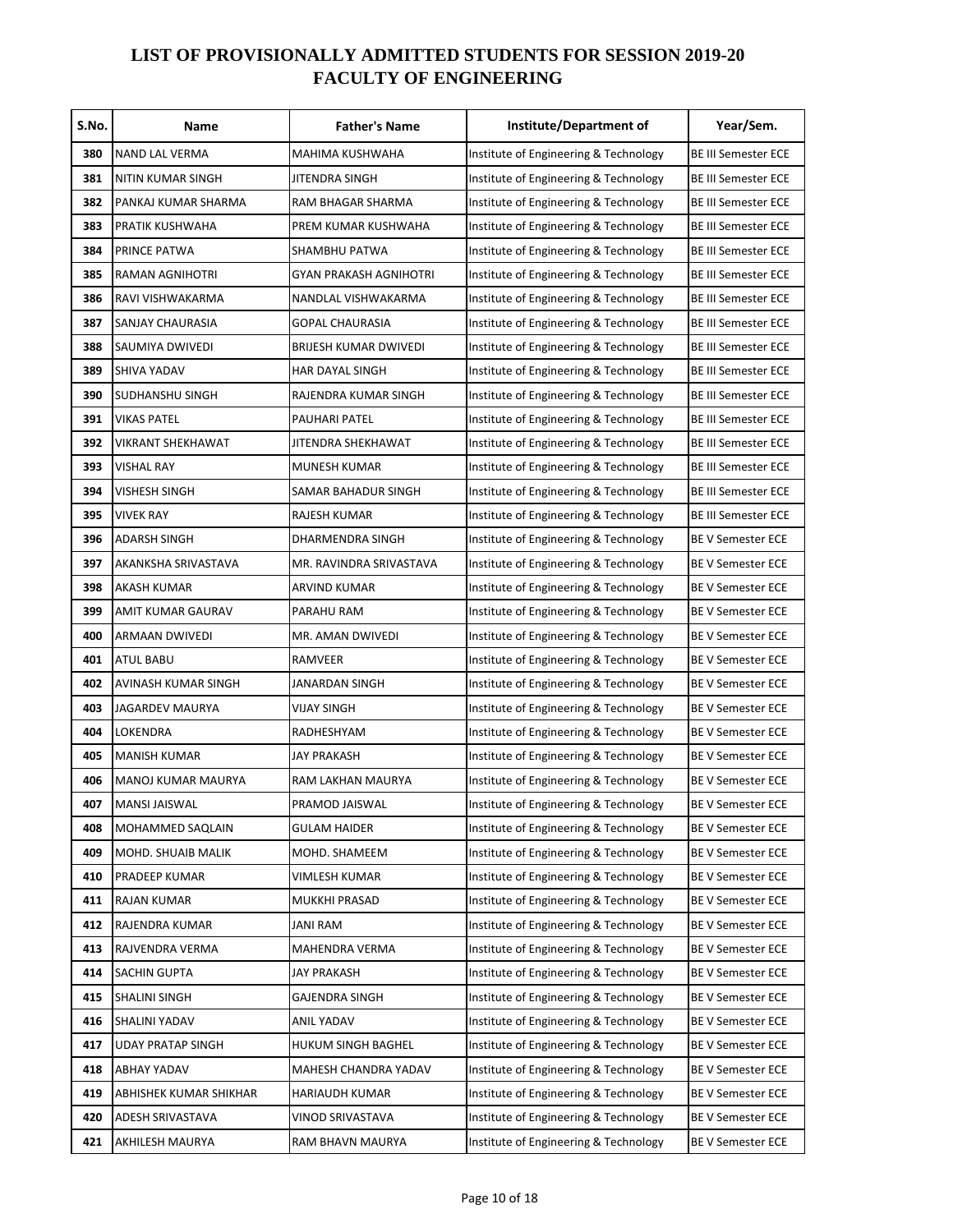| S.No. | Name                    | <b>Father's Name</b>      | Institute/Department of               | Year/Sem.                  |
|-------|-------------------------|---------------------------|---------------------------------------|----------------------------|
| 422   | AMBUJ KUMAR DUBEY       | OM KAR NATH               | Institute of Engineering & Technology | <b>BE V Semester ECE</b>   |
| 423   | <b>DEEPAK KUMAR</b>     | UTTAM CHANDRA             | Institute of Engineering & Technology | <b>BE V Semester ECE</b>   |
| 424   | KM BANDANA SINGH        | JEETENDRA SINGH           | Institute of Engineering & Technology | <b>BE V Semester ECE</b>   |
| 425   | <b>KM NIKITA</b>        | JAYRAM AGRAHARI           | Institute of Engineering & Technology | <b>BE V Semester ECE</b>   |
| 426   | KM SHIKHA TIWARI        | VISHANU PRAKASH TIWARI    | Institute of Engineering & Technology | <b>BE V Semester ECE</b>   |
| 427   | <b>KM SONU</b>          | RAKESH KUMAR              | Institute of Engineering & Technology | <b>BE V Semester ECE</b>   |
| 428   | <b>MAHAK CHOPRA</b>     | RISHI CHOPRA              | Institute of Engineering & Technology | <b>BE V Semester ECE</b>   |
| 429   | MANOJ KUMAR MAURYA      | <b>BABU LAL MAURYA</b>    | Institute of Engineering & Technology | <b>BE V Semester ECE</b>   |
| 430   | MOHD ADIL               | MOHAMMAD ASHFAQUE         | Institute of Engineering & Technology | <b>BE V Semester ECE</b>   |
| 431   | <b>NALIN RAI</b>        | YOGENDRA NATH RAI         | Institute of Engineering & Technology | <b>BE V Semester ECE</b>   |
| 432   | <b>SHIVAM SINGH</b>     | AJAY SINGH                | Institute of Engineering & Technology | <b>BE V Semester ECE</b>   |
| 433   | YASHWANT SINGH GUPTA    | ASHARFI GUPTA             | Institute of Engineering & Technology | <b>BE V Semester ECE</b>   |
| 434   | AKASH GUPTA             | PAPPU PRASAD GUPTA        | Institute of Engineering & Technology | <b>BE VII Semester ECE</b> |
| 435   | <b>APARNA RAI</b>       | AMARNATH RAI              | Institute of Engineering & Technology | <b>BE VII Semester ECE</b> |
| 436   | EKTA SHRIVASTAVA        | SANJEEV KUMAR SHRIVASTAVA | Institute of Engineering & Technology | <b>BE VII Semester ECE</b> |
| 437   | <b>GAZALA AMEEN</b>     | SHAKHAWAT KHAN            | Institute of Engineering & Technology | <b>BE VII Semester ECE</b> |
| 438   | PRASHANT SHARMA         | LATOORI LAL               | Institute of Engineering & Technology | <b>BE VII Semester ECE</b> |
| 439   | <b>SAURABH YADAV</b>    | VIJAY LAL YADAV           | Institute of Engineering & Technology | <b>BE VII Semester ECE</b> |
| 440   | SHIVAM                  | VIMAL KUMAR GUPTA         | Institute of Engineering & Technology | <b>BE VII Semester ECE</b> |
| 441   | SHUBHAM BHARTI          | RAM VRJKSH BHARTI         | Institute of Engineering & Technology | <b>BE VII Semester ECE</b> |
| 442   | <b>SNEHA SACHAN</b>     | DHARMVEER SINGH SACHAN    | Institute of Engineering & Technology | <b>BE VII Semester ECE</b> |
| 443   | SUNIL KUMAR SAROJ       | KAMLA PRASAD SAROJ        | Institute of Engineering & Technology | <b>BE VII Semester ECE</b> |
| 444   | <b>TUSHAR GUPTA</b>     | <b>DULICHANDRA GUPTA</b>  | Institute of Engineering & Technology | <b>BE VII Semester ECE</b> |
| 445   | VISHWAJEET              | KANHAIYA LAL              | Institute of Engineering & Technology | <b>BE VII Semester ECE</b> |
| 446   | ADIBA NAWAZ             | LATE. DILNAWAZ            | Institute of Engineering & Technology | <b>BE VII Semester ECE</b> |
| 447   | AMISHA KUMARI           | <b>DADAN PRASAD</b>       | Institute of Engineering & Technology | <b>BE VII Semester ECE</b> |
| 448   | ARADHANA SINGH SANTOSHI | RAJENDRA SINGH            | Institute of Engineering & Technology | BE VII Semester ECE        |
| 449   | <b>KUSUM LATA</b>       | <b>THAKUR SINGH</b>       | Institute of Engineering & Technology | BE VII Semester ECE        |
| 450   | SACHIN KUMAR            | RAJENDRA SINGH            | Institute of Engineering & Technology | <b>BE VII Semester ECE</b> |
| 451   | <b>SNEH GUPTA</b>       | DEEPAK KUMAR GUPTA        | Institute of Engineering & Technology | <b>BE VII Semester ECE</b> |
| 452   | AAYASH PRAJAPATI        | RAMSHARAN PRAJAPATI       | Institute of Engineering & Technology | BE III Semester ME         |
| 453   | <b>ADITI SHROTRIYA</b>  | BRAM KUMAR SHROTRIYA      | Institute of Engineering & Technology | <b>BE III Semester ME</b>  |
| 454   | AIZAM RAZA              | AHSAN RAZA                | Institute of Engineering & Technology | <b>BE III Semester ME</b>  |
| 455   | AJIT MADHESIYA          | BHAGAVTI MADHESIYA        | Institute of Engineering & Technology | <b>BE III Semester ME</b>  |
| 456   | <b>AKASH SAINI</b>      | <b>GURUCHARAN MALI</b>    | Institute of Engineering & Technology | <b>BE III Semester ME</b>  |
| 457   | <b>ALOK SINGH</b>       | SUBHASH CHANDRA VERMA     | Institute of Engineering & Technology | <b>BE III Semester ME</b>  |
| 458   | AMAN SINGH              | GOPAL SINGH               | Institute of Engineering & Technology | <b>BE III Semester ME</b>  |
| 459   | ANKIT TAMRAKAR          | ASHOK KUMAR               | Institute of Engineering & Technology | <b>BE III Semester ME</b>  |
| 460   | ANKIT VISHWAKARMA       | RAMASHANKAR VISHWAKARMA   | Institute of Engineering & Technology | <b>BE III Semester ME</b>  |
| 461   | <b>ANMOL PATEL</b>      | RAM SHANKAR VERMA         | Institute of Engineering & Technology | BE III Semester ME         |
| 462   | ANURAG YADAV            | RAJESH KUMAR YADAV        | Institute of Engineering & Technology | <b>BE III Semester ME</b>  |
| 463   | ASHVANI KUMAR           | VIJAY KUMAR               | Institute of Engineering & Technology | BE III Semester ME         |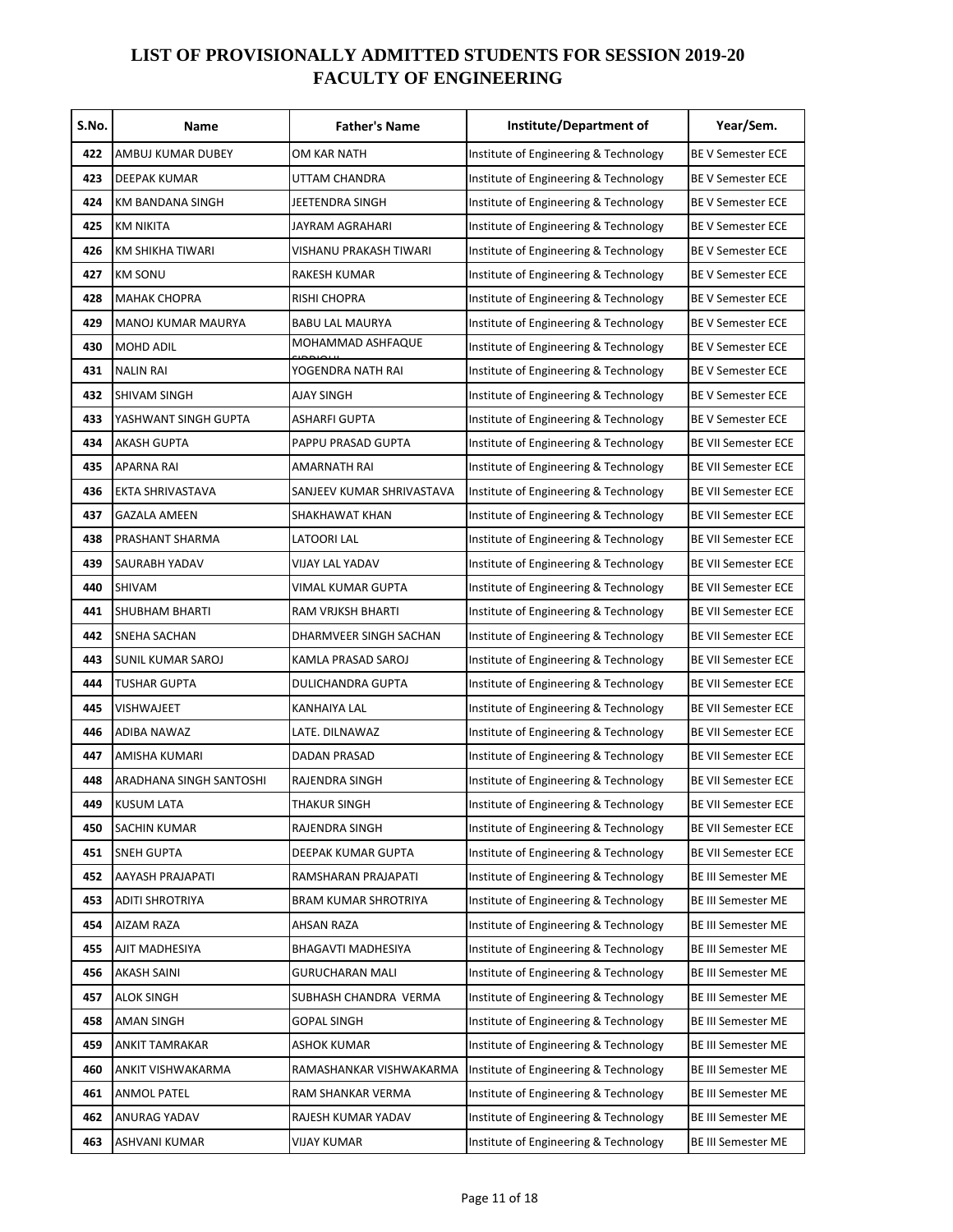| S.No. | Name                       | <b>Father's Name</b>    | Institute/Department of               | Year/Sem.                 |
|-------|----------------------------|-------------------------|---------------------------------------|---------------------------|
| 464   | ATUL YADAV                 | INDRA JEET YADAV        | Institute of Engineering & Technology | <b>BE III Semester ME</b> |
| 465   | <b>CHANDAN KUMAR</b>       | OM PRAKASH              | Institute of Engineering & Technology | <b>BE III Semester ME</b> |
| 466   | DHEERAJ PATEL              | CHHEDI LAL              | Institute of Engineering & Technology | <b>BE III Semester ME</b> |
| 467   | <b>DILEEP</b>              | RAJENDRA PRASAD         | Institute of Engineering & Technology | <b>BE III Semester ME</b> |
| 468   | DIVYANSHU TIWARI           | RAJESH KUMAR TIWARI     | Institute of Engineering & Technology | <b>BE III Semester ME</b> |
| 469   | <b>GARIMA DUBEY</b>        | HARI KRISHAN DEBEY      | Institute of Engineering & Technology | <b>BE III Semester ME</b> |
| 470   | <b>GOPAL CHAUBEY</b>       | SHASHI BHUSHAN CHAUBEY  | Institute of Engineering & Technology | <b>BE III Semester ME</b> |
| 471   | GUPTA SUSHANT AJAY KUMAR   | <b>AJAY KUMAR</b>       | Institute of Engineering & Technology | <b>BE III Semester ME</b> |
| 472   | <b>HIMANGI RAJ</b>         | VIKAS KUMAR JAISWAL     | Institute of Engineering & Technology | <b>BE III Semester ME</b> |
| 473   | HIMANSHU JAISWAL           | DHYANCHAND JAISWAL      | Institute of Engineering & Technology | <b>BE III Semester ME</b> |
| 474   | KRISHNA RANJAN PATEL       | <b>RAMESH PATEL</b>     | Institute of Engineering & Technology | <b>BE III Semester ME</b> |
| 475   | <b>KRISHNKANT YADAV</b>    | RADHESHYAM YADAV        | Institute of Engineering & Technology | <b>BE III Semester ME</b> |
| 476   | LAVLESH KUMAR SINGH        | <b>BASANT LAL SINGH</b> | Institute of Engineering & Technology | BE III Semester ME        |
| 477   | <b>MANISH KUMAR</b>        | RAJENDRA PRASAD         | Institute of Engineering & Technology | <b>BE III Semester ME</b> |
| 478   | <b>MANISH SINGH</b>        | JAY PAL SINGH           | Institute of Engineering & Technology | <b>BE III Semester ME</b> |
| 479   | MOHAMMAD RAZIQ             | MOHAMMAD AFAQ           | Institute of Engineering & Technology | <b>BE III Semester ME</b> |
| 480   | <b>NEHA BHARTI</b>         | <b>MAHESH CHANDRA</b>   | Institute of Engineering & Technology | <b>BE III Semester ME</b> |
| 481   | PRADEEP KUMAR BHARDWAJ     | RAJENDRA PRASAD         | Institute of Engineering & Technology | <b>BE III Semester ME</b> |
| 482   | RAHUL                      | <b>BABOO LAL</b>        | Institute of Engineering & Technology | <b>BE III Semester ME</b> |
| 483   | RAJAN PRAJAPATI            | JANARDAN PRAJAPATI      | Institute of Engineering & Technology | BE III Semester ME        |
| 484   | RAJKUMAR CHAUDHRI          | SUDARSHAN CHAUDHRI      | Institute of Engineering & Technology | <b>BE III Semester ME</b> |
| 485   | RAJU SAROJ                 | SUDARSHAN SAROJ         | Institute of Engineering & Technology | BE III Semester ME        |
| 486   | RISHABH SHARMA             | <b>ARVIND KUMAR</b>     | Institute of Engineering & Technology | <b>BE III Semester ME</b> |
| 487   | ROHIT VISHWAKARMA          | PREMRAJ VISHWAKARMA     | Institute of Engineering & Technology | <b>BE III Semester ME</b> |
| 488   | SACHIN KUMAR GAUTAM        | UMASHANKAR GAUTAM       | Institute of Engineering & Technology | <b>BE III Semester ME</b> |
| 489   | <b>SANDEEP KUMAR YADAV</b> | <b>SHIV KUMAR</b>       | Institute of Engineering & Technology | <b>BE III Semester ME</b> |
| 490   | SHIVANI DIXIT              | <b>ATUL DIXIT</b>       | Institute of Engineering & Technology | <b>BE III Semester ME</b> |
| 491   | SHOBHIT KUMAR DWIVEDI      | <b>DEVESH KUMAR</b>     | Institute of Engineering & Technology | <b>BE III Semester ME</b> |
| 492   | SOMENDRA SINGH             | RAJVEER SINGH           | Institute of Engineering & Technology | BE III Semester ME        |
| 493   | <b>SOURAV SINGH</b>        | KAMALA SHANKAR SINGH    | Institute of Engineering & Technology | <b>BE III Semester ME</b> |
| 494   | <b>SUMIT KUMAR</b>         | SANJAY YADAV            | Institute of Engineering & Technology | BE III Semester ME        |
| 495   | SUNEEL KUMAR YADAV         | RAJENDRA PRASAD YADAV   | Institute of Engineering & Technology | <b>BE III Semester ME</b> |
| 496   | <b>SUNISTHA KAUSHIK</b>    | <b>GULAB SINGH</b>      | Institute of Engineering & Technology | <b>BE III Semester ME</b> |
| 497   | UDAY NARAYAN               | LAXMI NARAYAN BIND      | Institute of Engineering & Technology | BE III Semester ME        |
| 498   | UTKARSH PATEL              | RAM UBARE VERMA         | Institute of Engineering & Technology | <b>BE III Semester ME</b> |
| 499   | <b>VINITA CHAUHAN</b>      | KAMALADEW SINGH         | Institute of Engineering & Technology | <b>BE III Semester ME</b> |
| 500   | YASHVANT KUMAR             | <b>HEMANT KUMAR</b>     | Institute of Engineering & Technology | BE III Semester ME        |
| 501   | YATENDRA VERMA             | DATARAM VERMA           | Institute of Engineering & Technology | <b>BE III Semester ME</b> |
| 502   | ADITYA VERMA               | RAKESH KUMAR VERMA      | Institute of Engineering & Technology | BE V Semester ME          |
| 503   | AJAY KUMAR VERMA           | RAJESH KUMAR VERMA      | Institute of Engineering & Technology | BE V Semester ME          |
| 504   | AKANSHA PATHAK             | VISHWANATH PATHAK       | Institute of Engineering & Technology | BE V Semester ME          |
| 505   | AKHILESH KUMAR             | RAVI PRASAD             | Institute of Engineering & Technology | BE V Semester ME          |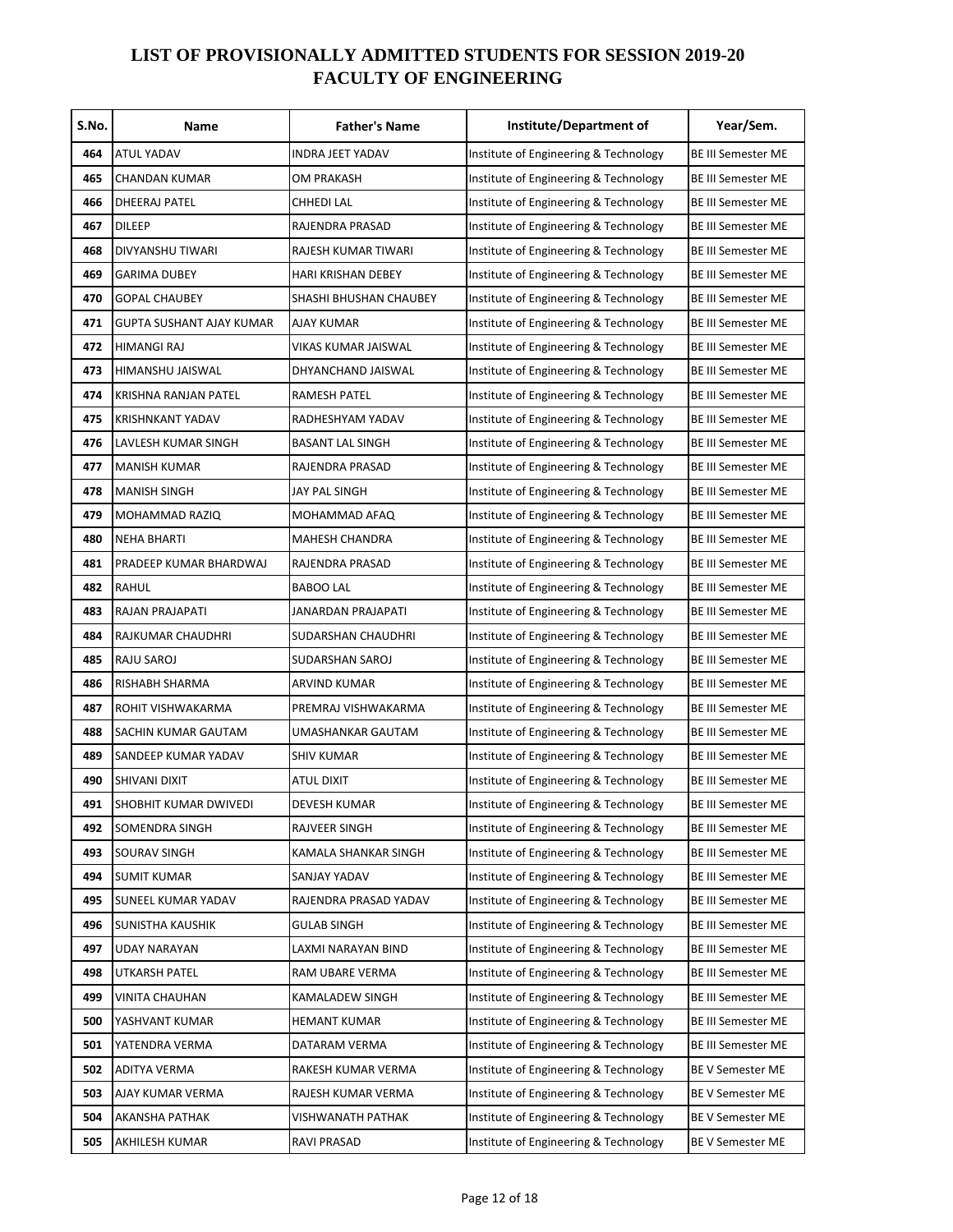| S.No. | Name                      | <b>Father's Name</b>     | Institute/Department of               | Year/Sem.               |
|-------|---------------------------|--------------------------|---------------------------------------|-------------------------|
| 506   | AKSHAT RAGHAV             | VIRONDRA SINGH RAGHAV    | Institute of Engineering & Technology | <b>BE V Semester ME</b> |
| 507   | AMAN KUMAR SINGH          | <b>KAMLESH KUMAR</b>     | Institute of Engineering & Technology | <b>BE V Semester ME</b> |
| 508   | AMAN SARSWAT              | MR. VIVEK SARASWAT       | Institute of Engineering & Technology | <b>BE V Semester ME</b> |
| 509   | <b>AMARNATH</b>           | <b>DUKKHI</b>            | Institute of Engineering & Technology | <b>BE V Semester ME</b> |
| 510   | AMIT KUMAR SINGH          | ASHOK KUMAR SINGH        | Institute of Engineering & Technology | <b>BE V Semester ME</b> |
| 511   | <b>AMIT YADAV</b>         | RAKESH YADAV             | Institute of Engineering & Technology | <b>BE V Semester ME</b> |
| 512   | <b>ANAND GAUTAM</b>       | <b>RAM LAKHAN</b>        | Institute of Engineering & Technology | <b>BE V Semester ME</b> |
| 513   | ANKIT KUMAR SINGH         | ASHOK KUMAR SINGH        | Institute of Engineering & Technology | <b>BE V Semester ME</b> |
| 514   | ANKUSH KUMAR              | <b>RAM PRAKASH</b>       | Institute of Engineering & Technology | <b>BE V Semester ME</b> |
| 515   | ANURAG SIDDHARTHA         | <b>KANDHAI LAL</b>       | Institute of Engineering & Technology | <b>BE V Semester ME</b> |
| 516   | ASHISH KUMAR PAL          | MR. BHAGIRATHI PAL       | Institute of Engineering & Technology | <b>BE V Semester ME</b> |
| 517   | AYUSH KUMAR VERMA         | RAJ KUMAR VERMA          | Institute of Engineering & Technology | <b>BE V Semester ME</b> |
| 518   | <b>CHANDRA SHEKHAR</b>    | LAXMAN SINGH             | Institute of Engineering & Technology | <b>BE V Semester ME</b> |
| 519   | DEEPAK KUMAR GAUTAM       | AKHILESH GAUTAM          | Institute of Engineering & Technology | <b>BE V Semester ME</b> |
| 520   | DEEPAK SHARMA             | KALI CHARAN SHARMA       | Institute of Engineering & Technology | <b>BE V Semester ME</b> |
| 521   | <b>DUSHYANT KUMAR</b>     | <b>RAM NIWAS</b>         | Institute of Engineering & Technology | <b>BE V Semester ME</b> |
| 522   | <b>GUR DAYAL</b>          | <b>DHEERI SINGH</b>      | Institute of Engineering & Technology | <b>BE V Semester ME</b> |
| 523   | <b>JYOTI SINGH</b>        | DEVENDRA SINGH CHAUHAN   | Institute of Engineering & Technology | <b>BE V Semester ME</b> |
| 524   | <b>KISHAN</b>             | <b>ROSHAN LAL</b>        | Institute of Engineering & Technology | <b>BE V Semester ME</b> |
| 525   | <b>MADHUR KUMAR</b>       | SANJEEV KUMAR            | Institute of Engineering & Technology | <b>BE V Semester ME</b> |
| 526   | MOHD. ANAS                | ABRAR AHMED              | Institute of Engineering & Technology | <b>BE V Semester ME</b> |
| 527   | NAVED AKHTAR              | ABDUL KHALIQ             | Institute of Engineering & Technology | <b>BE V Semester ME</b> |
| 528   | NITIN KUMAR SRIVASTAV     | SUNIL KUMAR SRIVASTAV    | Institute of Engineering & Technology | <b>BE V Semester ME</b> |
| 529   | NITISH SHARMA             | PRAMOD SHARMA            | Institute of Engineering & Technology | BE V Semester ME        |
| 530   | OM PRAKASH                | <b>RAM NIHOR</b>         | Institute of Engineering & Technology | <b>BE V Semester ME</b> |
| 531   | PUSHPENDRA KUMAR          | JAI JAI RAM              | Institute of Engineering & Technology | <b>BE V Semester ME</b> |
| 532   | <b>RAHUL PATEL</b>        | KAMLESH KUMAR PATEL      | Institute of Engineering & Technology | <b>BE V Semester ME</b> |
| 533   | <b>RAJ KUMAR</b>          | SUBHASH CHAND            | Institute of Engineering & Technology | <b>BE V Semester ME</b> |
| 534   | RAJAN YADAV               | <b>JOKHU YADAV</b>       | Institute of Engineering & Technology | BE V Semester ME        |
| 535   | RAJEEV KUMAR              | MR. RAMASHANKAR SINGH    | Institute of Engineering & Technology | <b>BE V Semester ME</b> |
| 536   | RAMBHADUR                 | SIYARAM                  | Institute of Engineering & Technology | <b>BE V Semester ME</b> |
| 537   | RAMENDRA SINGH            | SHRI MAN SINGH           | Institute of Engineering & Technology | BE V Semester ME        |
| 538   | SANDEEP KUMAR YADAV       | SITA RAM YADAV           | Institute of Engineering & Technology | <b>BE V Semester ME</b> |
| 539   | SANJAY PRATAP SINGH       | NARAYAN SINGH            | Institute of Engineering & Technology | BE V Semester ME        |
| 540   | SAURABH VERMA             | RAJESH KUMAR             | Institute of Engineering & Technology | <b>BE V Semester ME</b> |
| 541   | <b>SUJEET KUMAR</b>       | <b>SURENDR PRASAD</b>    | Institute of Engineering & Technology | BE V Semester ME        |
| 542   | SURAJ SAMBHU GUPTA        | SAMBHU TEJU PRASAD GUPTA | Institute of Engineering & Technology | BE V Semester ME        |
| 543   | <b>SURYANSH SINGH</b>     | AKHILESH SINGH           | Institute of Engineering & Technology | BE V Semester ME        |
| 544   | TRIPURESH SHANKER DWIVEDI | DAYA SHANKER DWIVEDI     | Institute of Engineering & Technology | BE V Semester ME        |
| 545   | UTKARSH YADAV             | MANGLA NAND YADAV        | Institute of Engineering & Technology | BE V Semester ME        |
| 546   | VIKASH YADAV              | KITAB SINGH YADAV        | Institute of Engineering & Technology | BE V Semester ME        |
| 547   | VIPIN KUMAR VERMA         | PHOOL CHAN               | Institute of Engineering & Technology | BE V Semester ME        |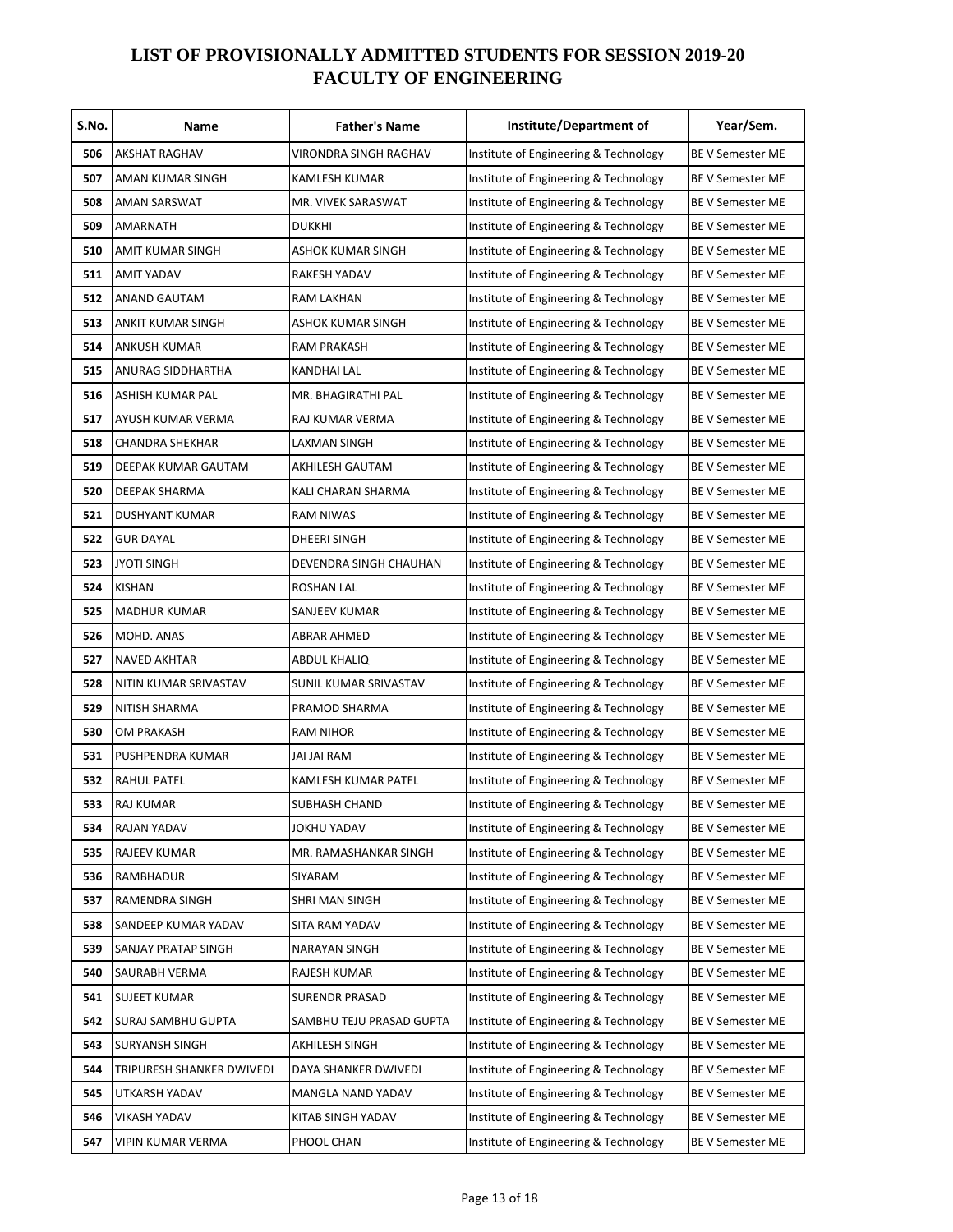| S.No. | Name                          | <b>Father's Name</b>        | Institute/Department of               | Year/Sem.                 |
|-------|-------------------------------|-----------------------------|---------------------------------------|---------------------------|
| 548   | AJAY MISHRA                   | UMESH CHANDRA MISHRA        | Institute of Engineering & Technology | <b>BE V Semester ME</b>   |
| 549   | AKASH SINGH                   | SANTOSH KUMAR               | Institute of Engineering & Technology | <b>BE V Semester ME</b>   |
| 550   | AMBARISH RAI                  | RAM AWATAR RAI              | Institute of Engineering & Technology | <b>BE V Semester ME</b>   |
| 551   | AMIT KUMAR SHARMA             | RAJESH SHARMA               | Institute of Engineering & Technology | <b>BE V Semester ME</b>   |
| 552   | ANIL KUMAR YADAV              | VIJAY KUMAR YADAV           | Institute of Engineering & Technology | <b>BE V Semester ME</b>   |
| 553   | ANURAG SUMAN                  | SANJAY KUMAR                | Institute of Engineering & Technology | <b>BE V Semester ME</b>   |
| 554   | <b>BUDDH PRIY</b>             | SHRINIWAS SINGH             | Institute of Engineering & Technology | <b>BE V Semester ME</b>   |
| 555   | <b>CHANDAN BHARTI</b>         | PARAS NATH                  | Institute of Engineering & Technology | <b>BE V Semester ME</b>   |
| 556   | DISHA VERMA                   | <b>HEERAL LAL</b>           | Institute of Engineering & Technology | <b>BE V Semester ME</b>   |
| 557   | <b>JANHAVI NISHAD</b>         | <b>KAMLESH NISHAD</b>       | Institute of Engineering & Technology | <b>BE V Semester ME</b>   |
| 558   | KUMARI PUSTAM YADAV           | AWDHESH YADAV               | Institute of Engineering & Technology | <b>BE V Semester ME</b>   |
| 559   | PRIYESH MISHRA                | I S MISHRA                  | Institute of Engineering & Technology | <b>BE V Semester ME</b>   |
| 560   | <b>RAJAT SINGH</b>            | <b>OMPRAKASH SINGH</b>      | Institute of Engineering & Technology | <b>BE V Semester ME</b>   |
| 561   | <b>SADAN GUPTA</b>            | <b>RAM BIHARI GUPTA</b>     | Institute of Engineering & Technology | <b>BE V Semester ME</b>   |
| 562   | <b>SAURABH TRIPATHI</b>       | DEV PRAKASH TRIPATHI        | Institute of Engineering & Technology | <b>BE V Semester ME</b>   |
| 563   | <b>SUJEET KUMAR VERMA</b>     | <b>DILEEP KUMAR</b>         | Institute of Engineering & Technology | <b>BE V Semester ME</b>   |
| 564   | <b>SUNDAR SINGH</b>           | PREM CHAND                  | Institute of Engineering & Technology | <b>BE V Semester ME</b>   |
| 565   | SURAJ KUMAR GOND              | CHANDRABHAN GOND            | Institute of Engineering & Technology | <b>BE V Semester ME</b>   |
| 566   | <b>VIKAS CHANDRA</b>          | <b>SHYAM LAL</b>            | Institute of Engineering & Technology | <b>BE V Semester ME</b>   |
| 567   | ABHISHEK CHAUHAN              | HARI OM CHAUHAN             | Institute of Engineering & Technology | <b>BE VII Semester ME</b> |
| 568   | AKASH KUMAR VERMA             | <b>SURESH KUMAR VERMA</b>   | Institute of Engineering & Technology | <b>BE VII Semester ME</b> |
| 569   | AMIT KUMAR VISHWAKARMA        | RAMA SHRAY VISHWAKARMA      | Institute of Engineering & Technology | BE VII Semester ME        |
| 570   | ARJUN KUMAR YADAV             | RAMSACHAN YADAV             | Institute of Engineering & Technology | <b>BE VII Semester ME</b> |
| 571   | <b>ARSHAD ALI</b>             | <b>IRSHAD ALI</b>           | Institute of Engineering & Technology | BE VII Semester ME        |
| 572   | ASHOK KUMAR                   | JOKHAN RAM                  | Institute of Engineering & Technology | <b>BE VII Semester ME</b> |
| 573   | <b>BALVEER SON</b>            | <b>DHEERBABU SON</b>        | Institute of Engineering & Technology | <b>BE VII Semester ME</b> |
| 574   | <b>BHUVNESH CHANDRA LODHI</b> | <b>GIRISH CHANDRA VERMA</b> | Institute of Engineering & Technology | BE VII Semester ME        |
| 575   | <b>DEVENDER</b>               | <b>BANWARI</b>              | Institute of Engineering & Technology | <b>BE VII Semester ME</b> |
| 576   | GAURAV KUMAR MAURYA           | LAL BAHADUR MAURYA          | Institute of Engineering & Technology | <b>BE VII Semester ME</b> |
| 577   | GAURAV KUMAR SINGH            | CHANDRA BHAN SINGH          | Institute of Engineering & Technology | BE VII Semester ME        |
| 578   | MAYUR MISHRA                  | RAJESH MISHRA               | Institute of Engineering & Technology | BE VII Semester ME        |
| 579   | <b>MOHIT KUMAR</b>            | LATE RAMESH CHAND           | Institute of Engineering & Technology | <b>BE VII Semester ME</b> |
| 580   | MONISH KESERWANI              | MAHENDRA KESERWANI          | Institute of Engineering & Technology | BE VII Semester ME        |
| 581   | MUKESH KUMAR GUPTA            | RAMAKANT GUPTA              | Institute of Engineering & Technology | BE VII Semester ME        |
| 582   | NIHAL SINGH                   | <b>HARNAM SINGH</b>         | Institute of Engineering & Technology | <b>BE VII Semester ME</b> |
| 583   | OWAIS HUSSAIN TANTRAY         | MOHAMMAD HUSSAIN TANTRAY    | Institute of Engineering & Technology | BE VII Semester ME        |
| 584   | PANKAJ KUMAR PATEL            | SURENDRA KUMAR PATEL        | Institute of Engineering & Technology | BE VII Semester ME        |
| 585   | PARAMVIR YADAV                | RADHA KRISHNA YADAV         | Institute of Engineering & Technology | BE VII Semester ME        |
| 586   | PAVNESH KUMAR                 | <b>RAM SHARAN</b>           | Institute of Engineering & Technology | BE VII Semester ME        |
| 587   | PRINCE KUMAR MAURYA           | VINOD SHANKAR MAURYA        | Institute of Engineering & Technology | BE VII Semester ME        |
| 588   | SANKALP SHARMA                | PARITOSH SHARMA             | Institute of Engineering & Technology | BE VII Semester ME        |
| 589   | SAURABH PANDEY                | <b>BHUNESHWAR PRASAD</b>    | Institute of Engineering & Technology | BE VII Semester ME        |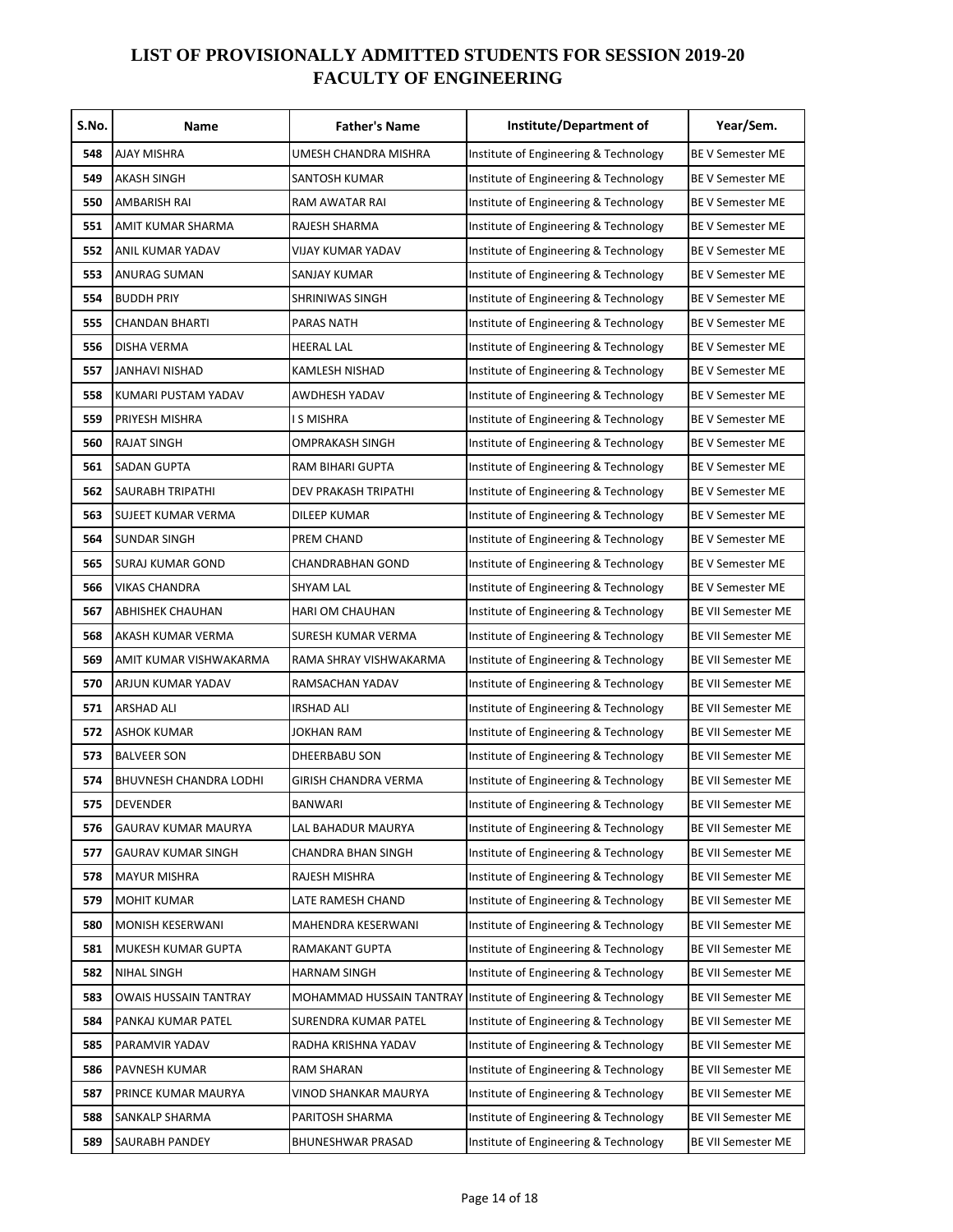| S.No. | Name                   | <b>Father's Name</b>       | Institute/Department of               | Year/Sem.                  |
|-------|------------------------|----------------------------|---------------------------------------|----------------------------|
| 590   | SAURABH YADAV          | RADHESHYAM YADAV           | Institute of Engineering & Technology | <b>BE VII Semester ME</b>  |
| 591   | SHAILESH KUMAR YADAV   | SHIV SHANKAR YADAV         | Institute of Engineering & Technology | <b>BE VII Semester ME</b>  |
| 592   | SHIVAM YADAV           | LALCHANDRA YADAV           | Institute of Engineering & Technology | <b>BE VII Semester ME</b>  |
| 593   | SUBHAG SHUKLA          | <b>ANIL SHUKLA</b>         | Institute of Engineering & Technology | <b>BE VII Semester ME</b>  |
| 594   | <b>VIPIN KUMAR</b>     | SATEESH CHANDRA            | Institute of Engineering & Technology | <b>BE VII Semester ME</b>  |
| 595   | VIVEK KUMAR            | RAM BHAWN RAM              | Institute of Engineering & Technology | BE VII Semester ME         |
| 596   | ASHOK VISHWAKARMA      | RAJENDRA VISHWAKARMA       | Institute of Engineering & Technology | <b>BE VII Semester ME</b>  |
| 597   | <b>DILIP KUMAR</b>     | JAIRAM PRASAD              | Institute of Engineering & Technology | <b>BE VII Semester ME</b>  |
| 598   | <b>INDRA KUMAR</b>     | <b>BRAHAMDEV</b>           | Institute of Engineering & Technology | <b>BE VII Semester ME</b>  |
| 599   | PRASHANT SHUKLA        | LATE. RAMA KANT SHUKLA     | Institute of Engineering & Technology | <b>BE VII Semester ME</b>  |
| 600   | RAVIKANT VISWAKARMA    | SUKHARAJ VISWAKARMA        | Institute of Engineering & Technology | <b>BE VII Semester ME</b>  |
| 601   | SHFKAT HUSSAIN LONE    | NISSAR AHMAD LONE          | Institute of Engineering & Technology | <b>BE VII Semester ME</b>  |
| 602   | <b>VIVEK KUMAR</b>     | AJAY KUMAR                 | Institute of Engineering & Technology | BE VII Semester ME         |
| 603   | ABHISHEK KUMAR VERMA   | MAHENDRA KUMAR VERMA       | Institute of Engineering & Technology | <b>BE III Semester CSE</b> |
| 604   | <b>ADITYA PRAKASH</b>  | UMESH KUMAR                | Institute of Engineering & Technology | <b>BE III Semester CSE</b> |
| 605   | <b>AHMED RAZA</b>      | LT RAZIUDDIN               | Institute of Engineering & Technology | <b>BE III Semester CSE</b> |
| 606   | AMAN DHANGAR           | SHRIKRISHAN DHANGAR        | Institute of Engineering & Technology | <b>BE III Semester CSE</b> |
| 607   | AMAN KUMAR             | <b>NEKRAM</b>              | Institute of Engineering & Technology | <b>BE III Semester CSE</b> |
| 608   | <b>AMIT KUMAR</b>      | MANSINGH                   | Institute of Engineering & Technology | <b>BE III Semester CSE</b> |
| 609   | AMIT KUMAR YADAV       | <b>BABULAL SINGH YADAV</b> | Institute of Engineering & Technology | <b>BE III Semester CSE</b> |
| 610   | <b>ANIKET KUMAR</b>    | <b>MANIK CHAND</b>         | Institute of Engineering & Technology | <b>BE III Semester CSE</b> |
| 611   | ANKIT PATEL            | MAHANT SINGH PATEL         | Institute of Engineering & Technology | <b>BE III Semester CSE</b> |
| 612   | <b>ANKIT RAJPOOT</b>   | <b>ASHOK KUMAR</b>         | Institute of Engineering & Technology | <b>BE III Semester CSE</b> |
| 613   | <b>ANKUR</b>           | VEERENDRA PRATAP           | Institute of Engineering & Technology | <b>BE III Semester CSE</b> |
| 614   | ANSHIKA GUPTA          | VINOD KUMAR GUPTA          | Institute of Engineering & Technology | <b>BE III Semester CSE</b> |
| 615   | ANSHU KUMARI           | MR CHANDRA SHEKHAR PRASAD  | Institute of Engineering & Technology | <b>BE III Semester CSE</b> |
| 616   | <b>ARCHANA MAURYA</b>  | SURYA BHANU MAURYA         | Institute of Engineering & Technology | <b>BE III Semester CSE</b> |
| 617   | <b>ASHUTOSH SHARMA</b> | SANJAY SHARMA              | Institute of Engineering & Technology | <b>BE III Semester CSE</b> |
| 618   | AVIKAL SINGH           | A K GANGWAR                | Institute of Engineering & Technology | <b>BE III Semester CSE</b> |
| 619   | AYUSH KUMAR PANDEY     | ACHITA NAND                | Institute of Engineering & Technology | <b>BE III Semester CSE</b> |
| 620   | <b>BHUVNESH YADAV</b>  | DALVEER SINGH              | Institute of Engineering & Technology | BE III Semester CSE        |
| 621   | <b>DEEPAK KUMAR</b>    | <b>NAND LAL</b>            | Institute of Engineering & Technology | <b>BE III Semester CSE</b> |
| 622   | DEVARSHI GUPTA         | VIMLESH GUPTA              | Institute of Engineering & Technology | <b>BE III Semester CSE</b> |
| 623   | GOPI CHAND AZAD        | RAKESH KUMAR AZAD          | Institute of Engineering & Technology | <b>BE III Semester CSE</b> |
| 624   | HARSH SRIVASTAV        | OM PRAKASH SRIVASTAV       | Institute of Engineering & Technology | <b>BE III Semester CSE</b> |
| 625   | HIMANSHU SONI          | LALIT KUMAR SETH           | Institute of Engineering & Technology | <b>BE III Semester CSE</b> |
| 626   | <b>ITOYL</b>           | <b>SURESH BABOO</b>        | Institute of Engineering & Technology | <b>BE III Semester CSE</b> |
| 627   | KANHAIYA AGRAWAL       | SUVOADHA KUMAR AGRAWAL     | Institute of Engineering & Technology | <b>BE III Semester CSE</b> |
| 628   | KARTIK VASHISHTHA      | R K SHARMA                 | Institute of Engineering & Technology | <b>BE III Semester CSE</b> |
| 629   | <b>KM MALLIKA</b>      | VEERI SINGH                | Institute of Engineering & Technology | <b>BE III Semester CSE</b> |
| 630   | KM SAKSHI PAL          | RAKESH PAL                 | Institute of Engineering & Technology | <b>BE III Semester CSE</b> |
| 631   | KRATIKA DHANGAR        | <b>RAJ KUMAR</b>           | Institute of Engineering & Technology | BE III Semester CSE        |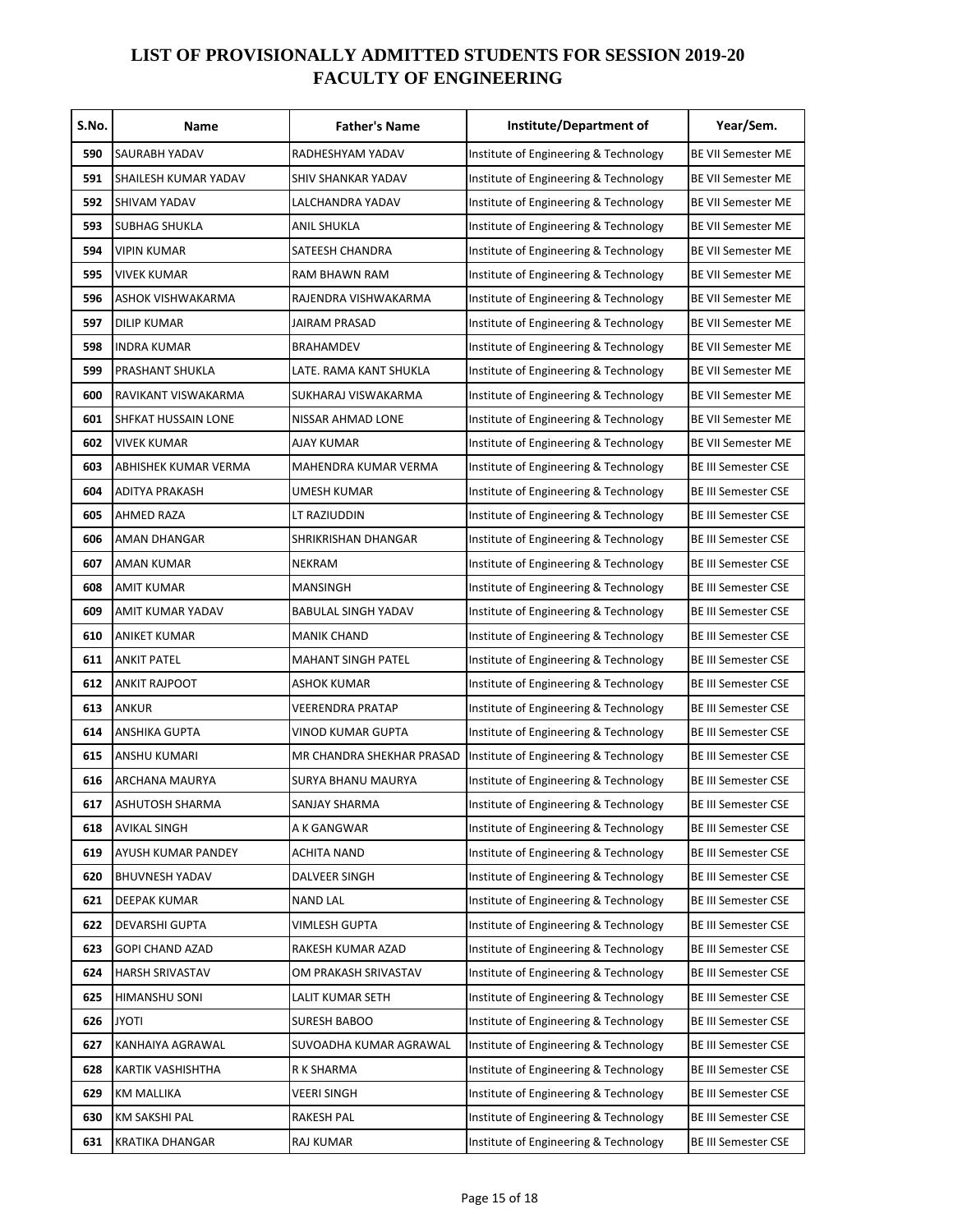| S.No. | Name                    | <b>Father's Name</b>    | Institute/Department of               | Year/Sem.                  |
|-------|-------------------------|-------------------------|---------------------------------------|----------------------------|
| 632   | LAVISH CHADDA           | VED PRAKASH CHADDA      | Institute of Engineering & Technology | <b>BE III Semester CSE</b> |
| 633   | <b>MANISH SHARMA</b>    | SONU SHARMA             | Institute of Engineering & Technology | <b>BE III Semester CSE</b> |
| 634   | MONU YADAV              | MAGGU YADAV             | Institute of Engineering & Technology | <b>BE III Semester CSE</b> |
| 635   | MUKUL JOSHI             | <b>SUNDAR JOSHI</b>     | Institute of Engineering & Technology | <b>BE III Semester CSE</b> |
| 636   | <b>MUSKAN SINGH</b>     | ANJANI SINGH            | Institute of Engineering & Technology | <b>BE III Semester CSE</b> |
| 637   | PINIJ KAIM              | RAJESH KAIM             | Institute of Engineering & Technology | <b>BE III Semester CSE</b> |
| 638   | PRABHAT CHAUHAN         | HARI SHANKAR CHAUHAN    | Institute of Engineering & Technology | <b>BE III Semester CSE</b> |
| 639   | RAGHWENDRA PRATAP SINGH | RAJNARAYAN SINGH        | Institute of Engineering & Technology | <b>BE III Semester CSE</b> |
| 640   | SANDHYA RANI            | MAHENDRA PRATAP YADAV   | Institute of Engineering & Technology | <b>BE III Semester CSE</b> |
| 641   | SANIDHYAPRIYA MAURYA    | THAKUR PRASAD MAURYA    | Institute of Engineering & Technology | <b>BE III Semester CSE</b> |
| 642   | SAURABH RAJBHAR         | <b>ARVIND RAJBHAR</b>   | Institute of Engineering & Technology | <b>BE III Semester CSE</b> |
| 643   | SHIVAM BHASKAR SINGH    | <b>DINESH SINGH</b>     | Institute of Engineering & Technology | <b>BE III Semester CSE</b> |
| 644   | SHIVAM KUMAR PATEL      | KRISHAN KUMAR PATEL     | Institute of Engineering & Technology | <b>BE III Semester CSE</b> |
| 645   | SHIVAM SHUKLA           | JAGDISH PRASAD SHUKLA   | Institute of Engineering & Technology | <b>BE III Semester CSE</b> |
| 646   | SHUBHAM KUMAR GUPTA     | <b>SANJAY GUPTA</b>     | Institute of Engineering & Technology | <b>BE III Semester CSE</b> |
| 647   | SHUMAKAR PAL            | <b>SUBHASH PAL</b>      | Institute of Engineering & Technology | <b>BE III Semester CSE</b> |
| 648   | SIDDHARTH BAUDH         | KAILASH NARAYAN BAUDH   | Institute of Engineering & Technology | <b>BE III Semester CSE</b> |
| 649   | SINGH SHANTANU          | <b>SAMRATH SINGH</b>    | Institute of Engineering & Technology | <b>BE III Semester CSE</b> |
| 650   | <b>TANMAY JAISWAL</b>   | KRISHNA KANT JAISWAL    | Institute of Engineering & Technology | <b>BE III Semester CSE</b> |
| 651   | VEDANSH KUMAR           | MANOJ KUMAR VISHWAKARMA | Institute of Engineering & Technology | <b>BE III Semester CSE</b> |
| 652   | VIDIT PATSARIYA         | VINIT KUMAR PATSARIYA   | Institute of Engineering & Technology | <b>BE III Semester CSE</b> |
| 653   | VIKAS CHAUDHARY         | LT VINAY KUMAR BHARTI   | Institute of Engineering & Technology | <b>BE III Semester CSE</b> |
| 654   | VIKASH CHANDRA          | SHIVRAM SINGH           | Institute of Engineering & Technology | <b>BE III Semester CSE</b> |
| 655   | <b>VIVEK PAL</b>        | <b>DEVENDRA PAL</b>     | Institute of Engineering & Technology | <b>BE III Semester CSE</b> |
| 656   | YASHI LOHIYA            | JOGENDER KUMAR LOHIYA   | Institute of Engineering & Technology | <b>BE III Semester CSE</b> |
| 657   | AAKASH CHAUDHARY        | LATE SHRI SHRIMOHAN     | Institute of Engineering & Technology | <b>BE V Semester CSE</b>   |
| 658   | <b>ABHISHEK SINGH</b>   | SAROJ KUMAR             | Institute of Engineering & Technology | <b>BE V Semester CSE</b>   |
| 659   | ADITYA MISHRA           | SHYAM NARAYAN           | Institute of Engineering & Technology | <b>BE V Semester CSE</b>   |
| 660   | AKANKSHA PANDEY         | BIMLESHWAR PANDEY       | Institute of Engineering & Technology | BE V Semester CSE          |
| 661   | AMBUJ KUMAR VERMA       | DHARM PAL VERMA         | Institute of Engineering & Technology | <b>BE V Semester CSE</b>   |
| 662   | AMIT KUMAR GUPTA        | VIJENDRA GUPTA          | Institute of Engineering & Technology | <b>BE V Semester CSE</b>   |
| 663   | ANANT CHAUDHARY         | MR. ANOOP SINGH         | Institute of Engineering & Technology | <b>BE V Semester CSE</b>   |
| 664   | <b>ANKIT SINGH</b>      | <b>KULDEEP SINGH</b>    | Institute of Engineering & Technology | <b>BE V Semester CSE</b>   |
| 665   | ANKUSH KUMAR SINGH      | ASHOK KUMAR SINGH       | Institute of Engineering & Technology | <b>BE V Semester CSE</b>   |
| 666   | ANSHUL KUSHWAH          | HARENDRA KUSHWAH        | Institute of Engineering & Technology | <b>BE V Semester CSE</b>   |
| 667   | ANUBHAV KUMAR PRAJAPATI | MR. NANDALAL PRASAD     | Institute of Engineering & Technology | <b>BE V Semester CSE</b>   |
| 668   | AZARUDDIN ANSARI        | AMARUDDIN ANSARI        | Institute of Engineering & Technology | <b>BE V Semester CSE</b>   |
| 669   | DEEPENDRA SINGH         | OMPAL SINGH             | Institute of Engineering & Technology | <b>BE V Semester CSE</b>   |
| 670   | DILIP KUMAR YADAV       | RAMJANAM YADAV          | Institute of Engineering & Technology | <b>BE V Semester CSE</b>   |
| 671   | <b>HARSHIT YADAV</b>    | RAMKESH YADAV           | Institute of Engineering & Technology | <b>BE V Semester CSE</b>   |
| 672   | JHINMUN                 | <b>RAM KUMAR</b>        | Institute of Engineering & Technology | <b>BE V Semester CSE</b>   |
| 673   | <b>JITENDRA SINGH</b>   | <b>LAKHAN SINGH</b>     | Institute of Engineering & Technology | <b>BE V Semester CSE</b>   |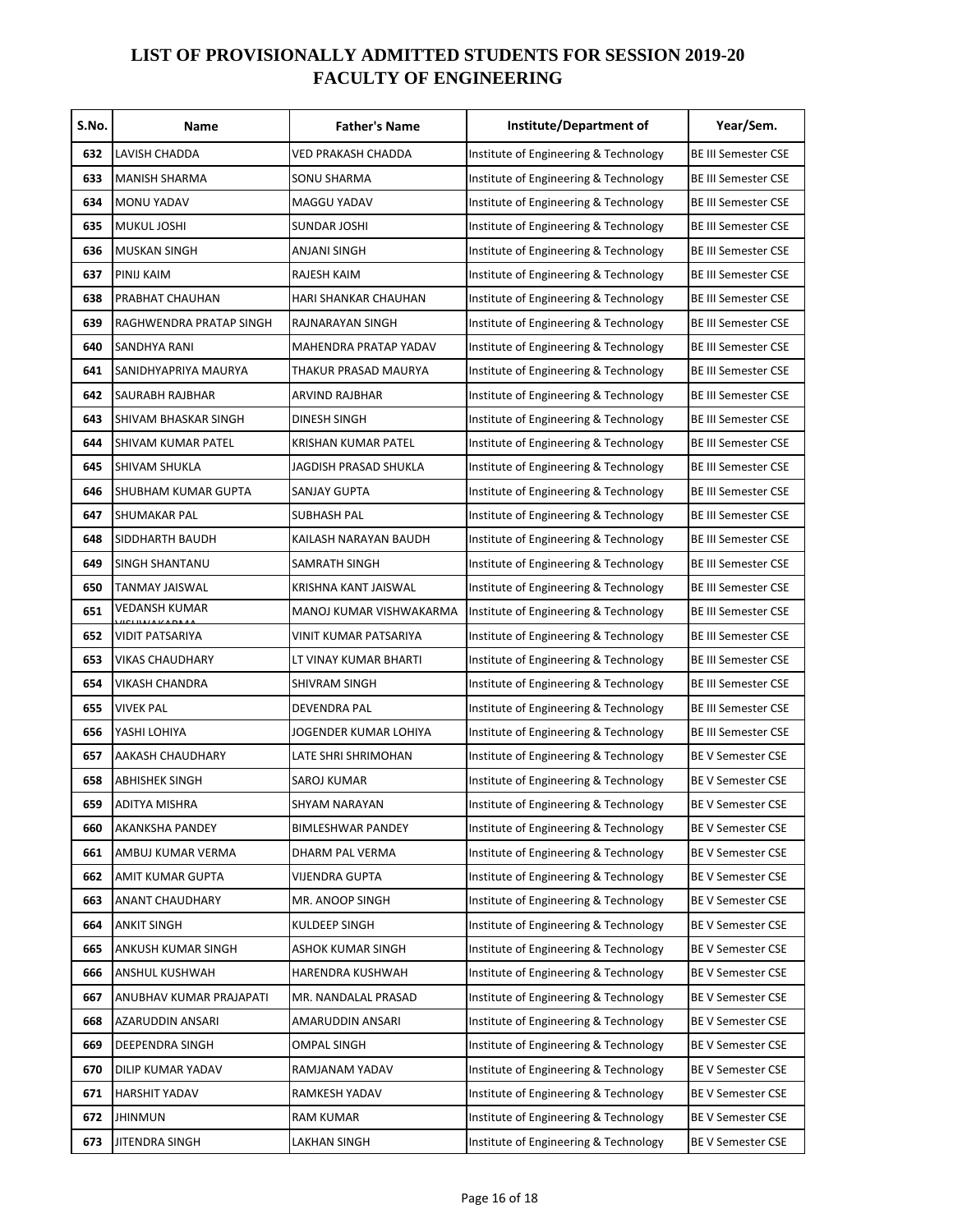| S.No. | Name                      | <b>Father's Name</b>     | Institute/Department of               | Year/Sem.                |
|-------|---------------------------|--------------------------|---------------------------------------|--------------------------|
| 674   | <b>KU. NISHA</b>          | SHRI JAGANNATH PRASAD    | Institute of Engineering & Technology | <b>BE V Semester CSE</b> |
| 675   | KULDEEP SRIVASTAV         | OM PRAKASH SRIVASTAV     | Institute of Engineering & Technology | <b>BE V Semester CSE</b> |
| 676   | LOVE MISHRA               | SH. ASHOK MISHRA         | Institute of Engineering & Technology | <b>BE V Semester CSE</b> |
| 677   | <b>MAHIMA GUPTA</b>       | <b>RUPESH GUPTA</b>      | Institute of Engineering & Technology | <b>BE V Semester CSE</b> |
| 678   | <b>MANVI GUPTA</b>        | SANDEEP GUPTA            | Institute of Engineering & Technology | <b>BE V Semester CSE</b> |
| 679   | <b>MEGHA</b>              | RAM PRAKASH RATHORE      | Institute of Engineering & Technology | <b>BE V Semester CSE</b> |
| 680   | MOHD. HAMMAD              | <b>ABDUL GAFFAR</b>      | Institute of Engineering & Technology | <b>BE V Semester CSE</b> |
| 681   | MUKUL KUMAR               | PAWAN KUMAR              | Institute of Engineering & Technology | <b>BE V Semester CSE</b> |
| 682   | NIRANJAN KUMAR KUSHWAHA   | MAHENDRA KUSHWAHA        | Institute of Engineering & Technology | <b>BE V Semester CSE</b> |
| 683   | PRABHAT KUMAR             | RAJENDRA PRASAD          | Institute of Engineering & Technology | <b>BE V Semester CSE</b> |
| 684   | PRABHAT KUMAR PATEL       | <b>RAJDEV PATEL</b>      | Institute of Engineering & Technology | <b>BE V Semester CSE</b> |
| 685   | RAJ KUMAR YADAV           | RAJNATH YADAV            | Institute of Engineering & Technology | <b>BE V Semester CSE</b> |
| 686   | RAJA PANIKA               | ASHOK KUMAR              | Institute of Engineering & Technology | <b>BE V Semester CSE</b> |
| 687   | RAJESH KUSHWAHA           | KASHI KUSHWAHA           | Institute of Engineering & Technology | <b>BE V Semester CSE</b> |
| 688   | RAVI BHARTI               | UMA KANT                 | Institute of Engineering & Technology | <b>BE V Semester CSE</b> |
| 689   | RUPALI JAISWAL            | SANTOSH JAISWAL          | Institute of Engineering & Technology | <b>BE V Semester CSE</b> |
| 690   | <b>SANDEEP KUMAR</b>      | RAMBHAWAN                | Institute of Engineering & Technology | <b>BE V Semester CSE</b> |
| 691   | SANDEEP SINGH             | <b>MAINEGAR SINGH</b>    | Institute of Engineering & Technology | <b>BE V Semester CSE</b> |
| 692   | <b>SHIV SHANKAR</b>       | RAM NIWAS VERMA          | Institute of Engineering & Technology | <b>BE V Semester CSE</b> |
| 693   | SONALI SANYAL             | <b>RAJESH KUMAR</b>      | Institute of Engineering & Technology | <b>BE V Semester CSE</b> |
| 694   | <b>SUNIL KUMAR YADAV</b>  | RAMA SHAKAR YADAV        | Institute of Engineering & Technology | <b>BE V Semester CSE</b> |
| 695   | VARTIKA MISHRA            | RAKESH MISHRA            | Institute of Engineering & Technology | <b>BE V Semester CSE</b> |
| 696   | VINAYAK SOLANKI           | KRISHANPAL SINGH SOLANKI | Institute of Engineering & Technology | <b>BE V Semester CSE</b> |
| 697   | <b>VISHAL SARASWAT</b>    | ASHOK KUMAR SHARMA       | Institute of Engineering & Technology | <b>BE V Semester CSE</b> |
| 698   | VISHNU SHASHANK GUPTA     | ANIL KUMAR GUPTA         | Institute of Engineering & Technology | <b>BE V Semester CSE</b> |
| 699   | ANAND KUMAR GAUTAM        | <b>JAISRI RAM</b>        | Institute of Engineering & Technology | <b>BE V Semester CSE</b> |
| 700   | <b>ANKITA KUMARI</b>      | MANOJ KUMAR              | Institute of Engineering & Technology | BE V Semester CSE        |
| 701   | <b>BHUPENDRA TRIPATHI</b> | JAGDAMBA PRASAD TRIPATHI | Institute of Engineering & Technology | BE V Semester CSE        |
| 702   | KAMESHWAR MAURYA          | SUBASH CHANDRA MAURYA    | Institute of Engineering & Technology | <b>BE V Semester CSE</b> |
| 703   | KM MITALI MISHRA          | VINAY KUMAR MISHRA       | Institute of Engineering & Technology | <b>BE V Semester CSE</b> |
| 704   | KM PRASHANSA SINGH        | NAGESH SINGH             | Institute of Engineering & Technology | <b>BE V Semester CSE</b> |
| 705   | KM SHIVANI SINGH CHAUHAN  | SHAMASHER BAHADUR SINGH  | Institute of Engineering & Technology | <b>BE V Semester CSE</b> |
| 706   | KUNDAN CHAUHAN            | DHARMENDRA CHAUHAN       | Institute of Engineering & Technology | <b>BE V Semester CSE</b> |
| 707   | MOHAMMAD FIROJ ALAM       | MOHAMMAD RAEIS           | Institute of Engineering & Technology | <b>BE V Semester CSE</b> |
| 708   | NIHARIKA SRIVASTAV        | SANTOSH KUMAR            | Institute of Engineering & Technology | <b>BE V Semester CSE</b> |
| 709   | PANKAJ KUMAR YADAV        | RAJKARAN YADAV           | Institute of Engineering & Technology | <b>BE V Semester CSE</b> |
| 710   | PRASHANT PANDEY           | JAI PRAKASH PANDEY       | Institute of Engineering & Technology | <b>BE V Semester CSE</b> |
| 711   | RANJEET KUMAR YADAV       | NAROTTAM YADAV           | Institute of Engineering & Technology | <b>BE V Semester CSE</b> |
| 712   | SHESH KUMAR               | <b>BADE LAL</b>          | Institute of Engineering & Technology | <b>BE V Semester CSE</b> |
| 713   | TABASSUM FATIMA           | SHAMSAD AHMAD            | Institute of Engineering & Technology | <b>BE V Semester CSE</b> |
| 714   | UDAY KUMAR GUPTA          | SHATRUGHAN LAL GUPTA     | Institute of Engineering & Technology | <b>BE V Semester CSE</b> |
| 715   | VIKASH SHARMA             | RAM KISHOR SHARMA        | Institute of Engineering & Technology | BE V Semester CSE        |